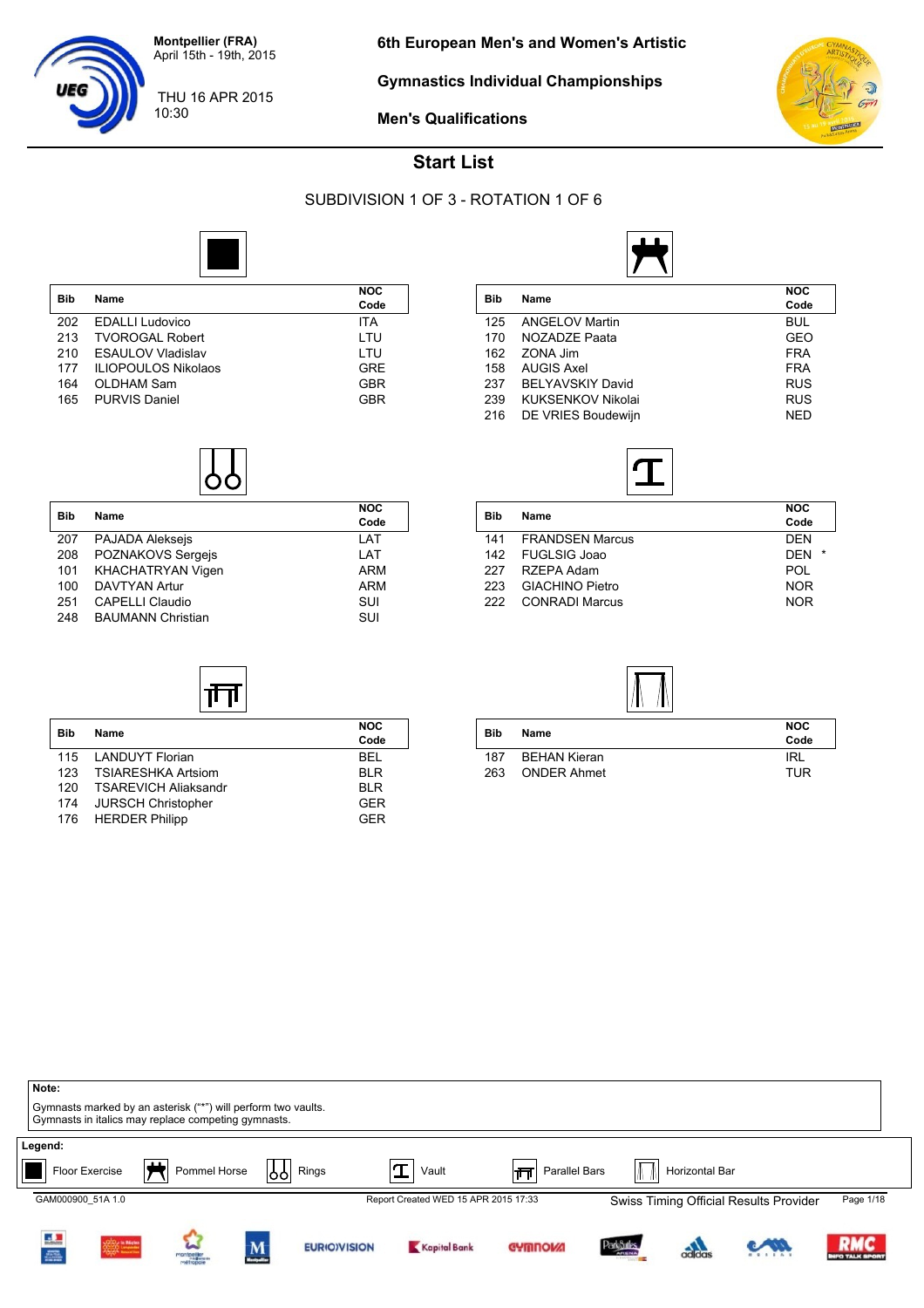

10:55

**Gymnastics Individual Championships**



**Men's Qualifications**

#### **Start List**

SUBDIVISION 1 OF 3 - ROTATION 2 OF 6

**Code**

**Code**



| <b>Bib</b> | Name                | <b>NOC</b><br>Code |
|------------|---------------------|--------------------|
| 187        | <b>BEHAN Kieran</b> | <b>IRL</b>         |
| 263        | <b>ONDER Ahmet</b>  | TUR                |

**Bib Name NOC**

170 NOZADZE Paata GEO<br>162 ZONA Jim FRA

158 AUGIS Axel FRA 237 BELYAVSKIY David<br>239 KUKSENKOV Nikolai RUS RUS

216 DE VRIES Boudewijn NED<br>125 ANGELOV Martin New York BUL

**Bib Name NOC**

ॉ∏

142 FUGLSIG Joao DEN<br>227 RZEPA Adam POL

223 GIACHINO Pietro NOR 222 CONRADI Marcus NOR 235 URSACHE Alexandru Andrei Physics ROU 232 COTUNA Vlad Bogdan ROU 141 FRANDSEN Marcus **DEN** 

ZONA Jim

125 ANGELOV Martin

RZEPA Adam

KUKSENKOV Nikolai

|     |                            | <b>NOC</b> |
|-----|----------------------------|------------|
| Bib | Name                       | Code       |
| 202 | <b>EDALLI</b> Ludovico     | <b>ITA</b> |
| 210 | <b>ESAULOV Vladislav</b>   | LTU        |
| 213 | <b>TVOROGAL Robert</b>     | LTU        |
| 177 | <b>ILIOPOULOS Nikolaos</b> | <b>GRE</b> |
| 182 | <b>KOLLIAS Vasileios</b>   | <b>GRE</b> |
| 164 | OLDHAM Sam                 | <b>GBR</b> |
| 165 | <b>PURVIS Daniel</b>       | GBR        |



| Bib | Name                     | <b>NOC</b>            |
|-----|--------------------------|-----------------------|
|     |                          | Code                  |
| 208 | POZNAKOVS Sergejs        | LAT                   |
| 101 | <b>KHACHATRYAN Vigen</b> | <b>ARM</b><br>$\star$ |
| 100 | <b>DAVTYAN Artur</b>     | <b>ARM</b><br>$\star$ |
| 251 | <b>CAPELLI Claudio</b>   | SUI                   |
| 248 | <b>BAUMANN Christian</b> | SUI                   |
| 207 | <b>PAJADA Alekseis</b>   | $\star$<br>I AT       |
|     |                          |                       |



| <b>Bib</b> | <b>Name</b>                 | <b>NOC</b><br>Code |
|------------|-----------------------------|--------------------|
| 123        | <b>TSIARESHKA Artsiom</b>   | BI R               |
| 120        | <b>TSAREVICH Aliaksandr</b> | <b>BIR</b>         |
| 174        | <b>JURSCH Christopher</b>   | <b>GFR</b>         |
|            | 172 EICHORN Waldemar        | GFR                |
| 115        | LANDUYT Florian             | <b>REL</b>         |

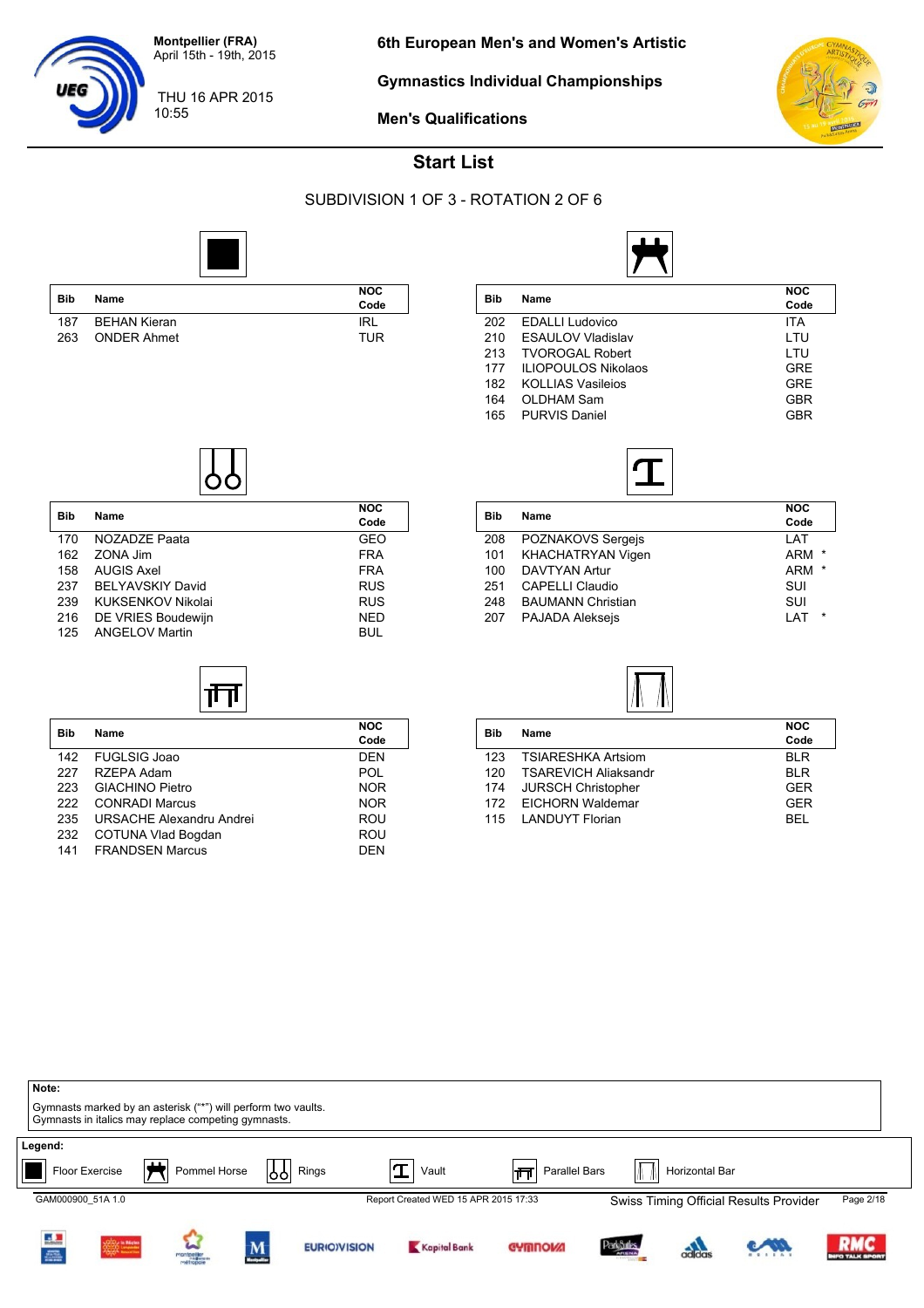

11:20

UEG

**Gymnastics Individual Championships**



**Men's Qualifications**

### **Start List**

#### SUBDIVISION 1 OF 3 - ROTATION 3 OF 6



| <b>Bib</b> | Name                      | <b>NOC</b> |
|------------|---------------------------|------------|
|            |                           | Code       |
| 154        | SORAVUO Emil              | <b>FIN</b> |
| 153        | <b>SAARENKETO Heikki</b>  | <b>FIN</b> |
| 123        | <b>TSIARESHKA Artsiom</b> | <b>BLR</b> |
| 176        | <b>HERDER Philipp</b>     | <b>GER</b> |
| 174        | <b>JURSCH Christopher</b> | <b>GER</b> |
| 115        | <b>LANDUYT Florian</b>    | RFI        |



|     |                         | <b>NOC</b> |
|-----|-------------------------|------------|
| Bib | Name                    | Code       |
| 187 | <b>BEHAN Kieran</b>     | IRL        |
| 263 | <b>ONDER Ahmet</b>      | <b>TUR</b> |
| 136 | <b>KRASIAS Michalis</b> | CYP        |



| <b>Bib</b> | Name                       | <b>NOC</b><br>Code |
|------------|----------------------------|--------------------|
| 213        | <b>TVOROGAL Robert</b>     | LTU                |
| 210        | <b>ESAULOV Vladislav</b>   | LTU                |
| 177        | <b>ILIOPOULOS Nikolaos</b> | <b>GRE</b>         |
| 165        | <b>PURVIS Daniel</b>       | <b>GBR</b>         |
| 164        | OLDHAM Sam                 | <b>GBR</b>         |
| 202        | <b>EDALLI Ludovico</b>     | <b>ITA</b>         |
| 205        | LODADIO Marco              | ITA                |
|            |                            |                    |

## 帀

| <b>Bib</b> | Name                     | <b>NOC</b><br>Code |
|------------|--------------------------|--------------------|
| 101        | KHACHATRYAN Vigen        | ARM                |
| 100        | <b>DAVTYAN Artur</b>     | ARM                |
| 251        | <b>CAPELLI Claudio</b>   | SUI                |
| 248        | <b>BAUMANN Christian</b> | SUI                |
| 207        | <b>PAJADA Aleksejs</b>   | LAT                |
| 208        | POZNAKOVS Sergejs        | LAT                |

| Bib | Name                    | <b>NOC</b> |
|-----|-------------------------|------------|
|     |                         | Code       |
| 162 | ZONA Jim                | <b>FRA</b> |
| 158 | <b>AUGIS Axel</b>       | <b>FRA</b> |
| 239 | KUKSENKOV Nikolai       | <b>RUS</b> |
| 237 | <b>BELYAVSKIY David</b> | <b>RUS</b> |
| 216 | DE VRIES Boudewijn      | <b>NED</b> |
| 125 | <b>ANGELOV Martin</b>   | BUL        |
| 170 | NOZADZE Paata           | GEO        |
|     |                         |            |



| <b>Bib</b> | Name                          | <b>NOC</b><br>Code |
|------------|-------------------------------|--------------------|
|            |                               |                    |
| 227        | RZEPA Adam                    | POL.               |
| 223        | <b>GIACHINO Pietro</b>        | <b>NOR</b>         |
| 222        | <b>CONRADI Marcus</b>         | <b>NOR</b>         |
| 233        | RADEANU Daniel Petrica Vasile | ROU                |
| 141        | <b>FRANDSEN Marcus</b>        | <b>DEN</b>         |
| 142        | <b>FUGLSIG Joao</b>           | <b>DEN</b>         |
|            |                               |                    |

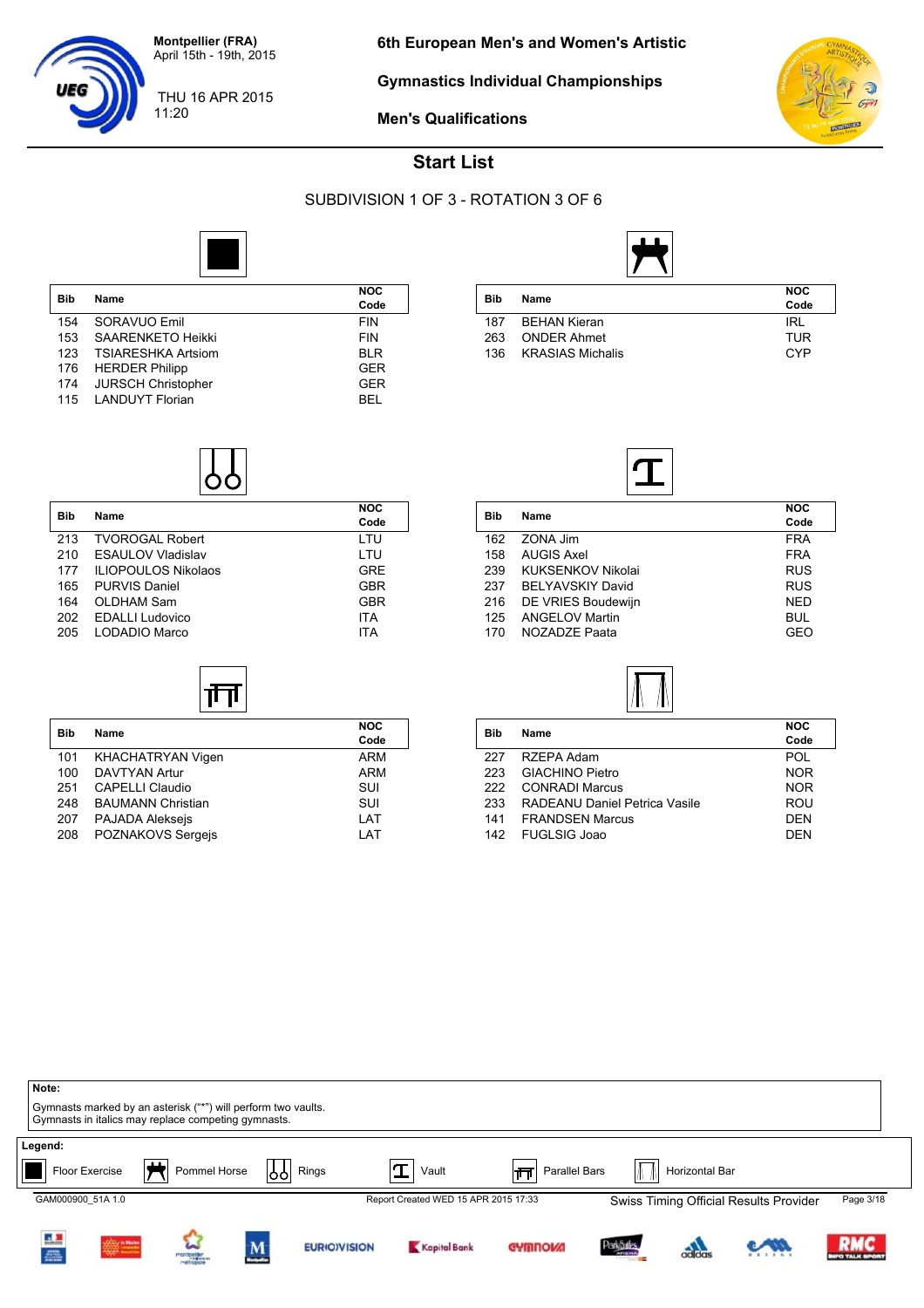

11:45

UEG

**Gymnastics Individual Championships**



**Men's Qualifications**

### **Start List**

#### SUBDIVISION 1 OF 3 - ROTATION 4 OF 6



| <b>Bib</b> | Name                          | NOC        |
|------------|-------------------------------|------------|
|            |                               | Code       |
| 227        | RZEPA Adam                    | POL        |
| 223        | <b>GIACHINO Pietro</b>        | <b>NOR</b> |
| 222        | <b>CONRADI Marcus</b>         | <b>NOR</b> |
| 232        | COTUNA Vlad Bogdan            | ROU        |
| 233        | RADEANU Daniel Petrica Vasile | ROU        |
| 141        | <b>FRANDSEN Marcus</b>        | <b>DEN</b> |
| 142        | <b>FUGLSIG Joao</b>           | <b>DEN</b> |



| Bib | <b>Name</b>                | <b>NOC</b><br>Code |
|-----|----------------------------|--------------------|
| 263 | <b>ONDER Ahmet</b>         | TUR                |
| 260 | COLAK Ibrahim              | TUR                |
| 133 | <b>GEORGALLAS Irodotos</b> | CYP                |
| 187 | <b>BEHAN Kieran</b>        | IRL                |

| Bib |                             | <b>NOC</b> |
|-----|-----------------------------|------------|
|     | Name                        | Code       |
| 123 | <b>TSIARESHKA Artsiom</b>   | <b>BLR</b> |
| 120 | <b>TSAREVICH Aliaksandr</b> | <b>BLR</b> |
| 172 | EICHORN Waldemar            | <b>GER</b> |
| 176 | <b>HERDER Philipp</b>       | <b>GER</b> |
|     | 117 TRUYENS Donna-Donny     | <b>BEL</b> |
| 115 | <b>LANDUYT Florian</b>      | BEL        |
|     |                             |            |



| Bib | Name                       | <b>NOC</b><br>Code |
|-----|----------------------------|--------------------|
| 210 | <b>ESAULOV Vladislav</b>   | $\star$<br>LTU     |
| 177 | <b>ILIOPOULOS Nikolaos</b> | <b>GRE</b>         |
| 164 | OLDHAM Sam                 | <b>GBR</b>         |
| 165 | <b>PURVIS Daniel</b>       | GBR                |
| 202 | <b>EDALLI Ludovico</b>     | <b>ITA</b>         |
| 213 | <b>TVOROGAL Robert</b>     | $\star$<br>I TU    |
|     |                            |                    |

# गा

| Bib | <b>Name</b>             | <b>NOC</b><br>Code |
|-----|-------------------------|--------------------|
| 162 | ZONA Jim                | <b>FRA</b>         |
| 239 | KUKSENKOV Nikolai       | <b>RUS</b>         |
| 237 | <b>BELYAVSKIY David</b> | <b>RUS</b>         |
| 216 | DE VRIES Boudewijn      | <b>NED</b>         |
| 221 | <b>ZONDERLAND Epke</b>  | <b>NED</b>         |
| 125 | <b>ANGELOV Martin</b>   | <b>BUL</b>         |
| 170 | NOZADZE Paata           | GEO                |
| 158 | <b>AUGIS Axel</b>       | FRA                |



| <b>Bib</b> | Name                     | <b>NOC</b> |
|------------|--------------------------|------------|
|            |                          | Code       |
| 101        | <b>KHACHATRYAN Vigen</b> | ARM        |
| 131        | <b>SRBIC Tin</b>         | <b>CRO</b> |
| 129        | <b>MOZNIK Marijo</b>     | CRO        |
| 251        | CAPELLI Claudio          | SUI        |
| 248        | <b>BAUMANN Christian</b> | SUI        |
| 208        | POZNAKOVS Sergejs        | LAT        |
| 207        | <b>PAJADA Alekseis</b>   | LAT        |
| 100        | <b>DAVTYAN Artur</b>     | <b>ARM</b> |
|            |                          |            |

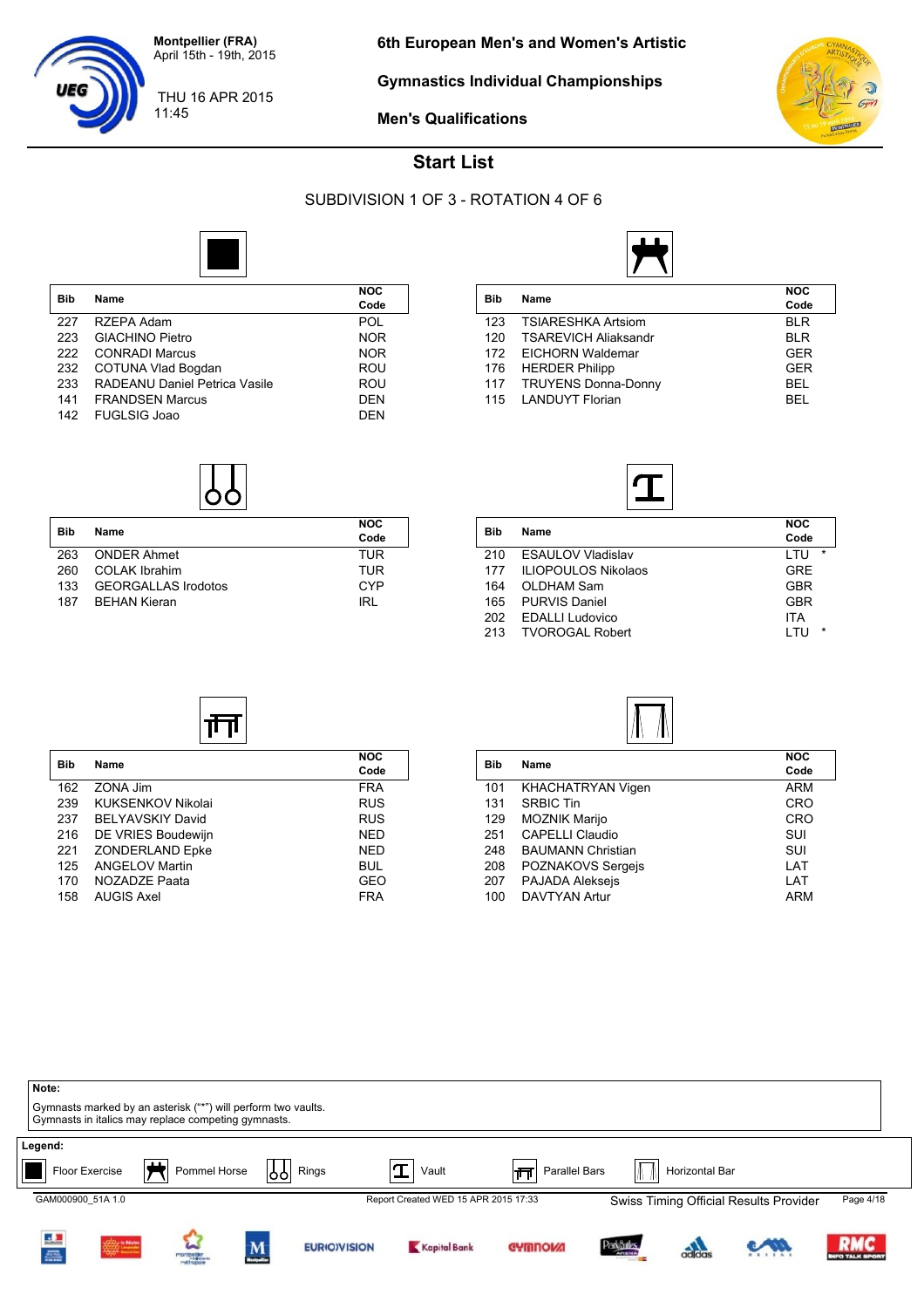

12:10

**Gymnastics Individual Championships**



**Men's Qualifications**

#### **Start List**

#### SUBDIVISION 1 OF 3 - ROTATION 5 OF 6



| <b>Bib</b> | Name                     | NOC<br>Code |
|------------|--------------------------|-------------|
| 132        | <b>UDE Filip</b>         | <b>CRO</b>  |
| 248        | <b>BAUMANN Christian</b> | SUI         |
| 251        | <b>CAPELLI Claudio</b>   | SUI         |
| 207        | PAJADA Aleksejs          | LAT         |
| 208        | POZNAKOVS Sergejs        | LAT         |
| 101        | <b>KHACHATRYAN Vigen</b> | <b>ARM</b>  |
| 100        | <b>DAVTYAN Artur</b>     | <b>ARM</b>  |



| Bib | Name                 | <b>NOC</b><br>Code |
|-----|----------------------|--------------------|
| 123 | TSIARESHKA Artsiom   | <b>BIR</b>         |
|     | 172 EICHORN Waldemar | GFR                |
|     | 176 HERDER Philipp   | GFR                |
|     | 115 LANDUYT Florian  | <b>BEL</b>         |
| 156 | VAHTILA Markku       | <b>FIN</b>         |

**Bib Name NOC**

帀

177 ILIOPOULOS Nikolaos GRE 165 PURVIS Daniel GBR 164 OLDHAM Sam GBR 202 EDALLI Ludovico ITA 213 TVOROGAL Robert LTU<br>210 ESAULOV Vladislav LTU

210 ESAULOV Vladislav



|     | <b>Name</b>                   | <b>NOC</b> |
|-----|-------------------------------|------------|
| Bib |                               | Code       |
| 223 | <b>GIACHINO Pietro</b>        | <b>NOR</b> |
| 222 | <b>CONRADI Marcus</b>         | <b>NOR</b> |
| 232 | <b>COTUNA Vlad Bogdan</b>     | ROU        |
| 233 | RADEANU Daniel Petrica Vasile | <b>ROU</b> |
| 141 | <b>FRANDSEN Marcus</b>        | <b>DEN</b> |
| 142 | <b>FUGLSIG Joao</b>           | <b>DEN</b> |
| 227 | RZEPA Adam                    | PNL        |



| Bib | Name                       | <b>NOC</b><br>Code |
|-----|----------------------------|--------------------|
| 263 | <b>ONDER Ahmet</b>         | TUR                |
| 133 | <b>GEORGALLAS Irodotos</b> | CYP                |
| 187 | <b>BEHAN Kieran</b>        | *<br>IRL           |



| Bib | Name                    | <b>NOC</b><br>Code |
|-----|-------------------------|--------------------|
| 237 | <b>BELYAVSKIY David</b> | <b>RUS</b>         |
| 239 | KUKSENKOV Nikolai       | <b>RUS</b>         |
| 216 | DE VRIES Boudewijn      | NED                |
| 221 | <b>ZONDERLAND Epke</b>  | NED                |
| 125 | <b>ANGELOV Martin</b>   | <b>BUL</b>         |
| 170 | NOZADZE Paata           | GEO                |
| 162 | ZONA Jim                | <b>FRA</b>         |
| 158 | <b>AUGIS Axel</b>       | FRA                |
|     |                         |                    |

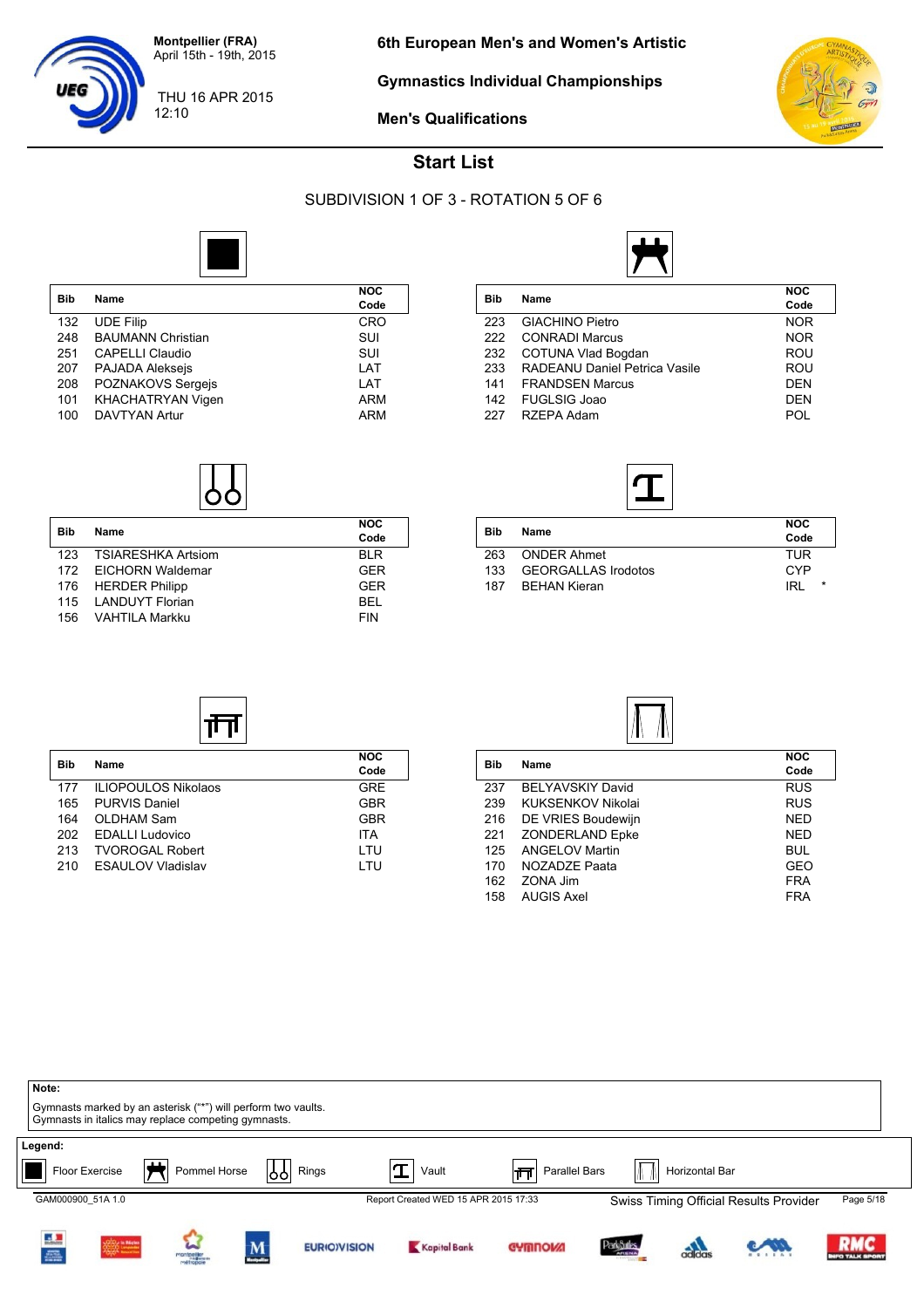

12:35

UEG

**Gymnastics Individual Championships**



THU 16 APR 2015

**Men's Qualifications**

#### **Start List**

#### SUBDIVISION 1 OF 3 - ROTATION 6 OF 6



| <b>Bib</b> | Name                    | NOC<br>Code |
|------------|-------------------------|-------------|
| 239        | KUKSENKOV Nikolai       | <b>RUS</b>  |
| 216        | DE VRIES Boudewijn      | <b>NED</b>  |
| 125        | <b>ANGELOV Martin</b>   | <b>BUL</b>  |
| 170        | NOZADZE Paata           | GEO         |
| 158        | <b>AUGIS Axel</b>       | <b>FRA</b>  |
| 162        | ZONA Jim                | <b>FRA</b>  |
| 237        | <b>BELYAVSKIY David</b> | <b>RUS</b>  |



| Bib | <b>Name</b>            | <b>NOC</b><br>Code |
|-----|------------------------|--------------------|
| 223 | <b>GIACHINO Pietro</b> | <b>NOR</b>         |
|     | 141 FRANDSEN Marcus    | <b>DEN</b>         |
|     | 142 FUGLSIG Joao       | <b>DEN</b>         |
| 227 | RZEPA Adam             | POL                |
| 222 | <b>CONRADI Marcus</b>  | <b>NOR</b>         |

| <b>Bib</b> | Name                     | <b>NOC</b><br>Code |
|------------|--------------------------|--------------------|
| 131        | <b>SRBIC Tin</b>         | CRO                |
| 248        | <b>BAUMANN Christian</b> | SUI                |
| 251        | <b>CAPELLI Claudio</b>   | SUI                |
| 208        | <b>POZNAKOVS Sergejs</b> | LAT                |
| 207        | <b>PAJADA Aleksejs</b>   | LAT                |
| 101        | <b>KHACHATRYAN Vigen</b> | <b>ARM</b>         |
| 100        | <b>DAVTYAN Artur</b>     | <b>ARM</b>         |
| 132        | <b>UDE Filip</b>         | CRO                |



| Bib | Name                      | <b>NOC</b><br>Code |         |
|-----|---------------------------|--------------------|---------|
| 174 | <b>JURSCH Christopher</b> | <b>GER</b>         |         |
| 176 | <b>HERDER Philipp</b>     | GFR                |         |
| 115 | <b>LANDUYT Florian</b>    | BEL                |         |
| 154 | SORAVUO Emil              | <b>FIN</b>         | $\star$ |
| 153 | <b>SAARENKETO Heikki</b>  | <b>FIN</b>         | $\star$ |
| 123 | <b>TSIARESHKA Artsiom</b> | <b>BLR</b>         |         |
|     |                           |                    |         |

| Bib | Name                       | <b>NOC</b><br>Code |
|-----|----------------------------|--------------------|
| 133 | <b>GEORGALLAS Irodotos</b> | CYP                |
| 187 | <b>BEHAN Kieran</b>        | IRL                |
| 260 | <b>COLAK Ibrahim</b>       | TUR                |
| 263 | <b>ONDER Ahmet</b>         | TUR                |

| . .<br>.   |                            |            |  |
|------------|----------------------------|------------|--|
| <b>Bib</b> | Name                       | <b>NOC</b> |  |
|            |                            | Code       |  |
| 177        | <b>ILIOPOULOS Nikolaos</b> | <b>GRE</b> |  |
| 165        | <b>PURVIS Daniel</b>       | <b>GBR</b> |  |
| 164        | <b>OLDHAM Sam</b>          | <b>GBR</b> |  |
| 202        | <b>EDALLI Ludovico</b>     | <b>ITA</b> |  |
| 210        | <b>ESAULOV Vladislav</b>   | LTU        |  |
| 213        | <b>TVOROGAL Robert</b>     | LTU        |  |



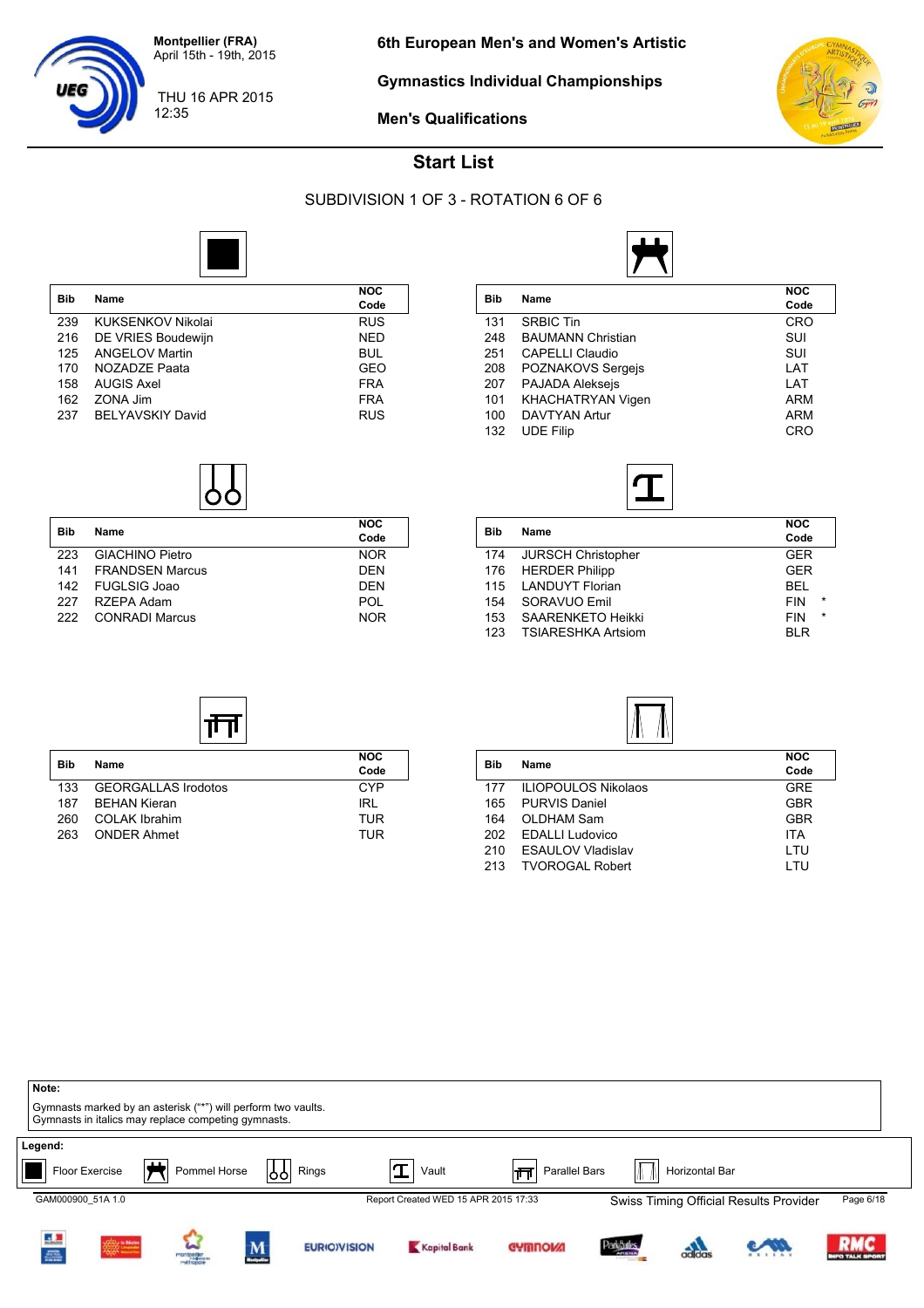

14:30

**Gymnastics Individual Championships**



**Men's Qualifications**

#### **Start List**

#### SUBDIVISION 2 OF 3 - ROTATION 1 OF 6



|            |                             | <b>NOC</b> |
|------------|-----------------------------|------------|
| <b>Bib</b> | Name                        | Code       |
| 206        | <b>KARDASOVS Vitalijs</b>   | LAT        |
| 211        | <b>GUSCINAS Rokas</b>       | LTU        |
| 212        | <b>KUZMICKAS Tomas</b>      | LTU        |
| 180        | <b>MARKOUSIS Dimitrios</b>  | <b>GRE</b> |
| 178        | <b>KOSMIDIS Eleftherios</b> | <b>GRE</b> |
| 107        | <b>KATHAN Dirk</b>          | AUT        |
| 108        | <b>SCHWAB Johannes</b>      | AUT        |



| <b>Bib</b> | Name                     | <b>NOC</b><br>Code |
|------------|--------------------------|--------------------|
| 155        | <b>TUUHA Tomi</b>        | <b>FIN</b>         |
| 151        | <b>KIRMES Karl Oskar</b> | <b>FIN</b>         |
| 199        | YANUKA Moran             | <b>ISR</b>         |
| 195        | DOLGOPYAT Artem          | <b>ISR</b>         |
| 186        | <b>VECSERNYES David</b>  | <b>HUN</b>         |
| 183        | <b>DUDAS Norbert</b>     | <b>HUN</b>         |

| Bib | Name                                | <b>NOC</b><br>Code |  |  |
|-----|-------------------------------------|--------------------|--|--|
| 214 | PALGEN Sascha                       | <b>LUX</b>         |  |  |
| 215 | <b>CROVETTO Kevin</b>               | <b>MON</b>         |  |  |
| 240 | <b>NAGORNYY Nikita</b>              | <b>RUS</b>         |  |  |
| 241 | <b>PETROV Matvei</b>                | <b>RUS</b>         |  |  |
| 194 | <b>HILMARSSON Hrobjartur Palmar</b> | <b>ISL</b>         |  |  |
| 193 | <b>JONSSON Hrannar</b>              | <b>ISL</b>         |  |  |

257 SOOS Christopher SWE



| Bib | Name                            | <b>NOC</b><br>Code    |
|-----|---------------------------------|-----------------------|
| 144 | WINTHER Joachim                 | <b>DEN</b>            |
| 143 | <b>VAMMEN Helge</b>             | <b>DEN</b>            |
| 200 | CINGOLANI Andrea                | $\star$<br><b>ITA</b> |
| 205 | LODADIO Marco                   | $\star$<br>ITA        |
| 245 | <b>LAMPRET Peter</b>            | <b>SLO</b>            |
| 244 | KLAVORA Rok                     | <b>SLO</b>            |
| 148 | LOPEZ Ruben                     | <b>ESP</b>            |
| 149 | <b>TALLON FERNANDEZ Alberto</b> | <b>ESP</b>            |



| Name                    | <b>NOC</b><br>Code |
|-------------------------|--------------------|
| MIKHALITSYN Vasili      | <b>BLR</b>         |
| <b>BARKALAU Dzmitry</b> | <b>BLR</b>         |
| SOLOVJEV Svjatoslav     | CZE                |
| JANECZKO Ondrej         | CZE                |
| YERMAK Mykyta           | <b>UKR</b>         |
| <b>VERNIAIEV Oleg</b>   | <b>UKR</b>         |
|                         |                    |

| Note:<br>Gymnasts marked by an asterisk ("*") will perform two vaults.<br>Gymnasts in italics may replace competing gymnasts. |                   |              |                     |                                      |                    |                                  |                |                                        |                                |
|-------------------------------------------------------------------------------------------------------------------------------|-------------------|--------------|---------------------|--------------------------------------|--------------------|----------------------------------|----------------|----------------------------------------|--------------------------------|
| Legend:<br>Floor Exercise                                                                                                     | ட<br>Pommel Horse | 99 <br>Rings | $\mathbf T$         | Vault                                | Parallel Bars<br>帀 | W                                | Horizontal Bar |                                        |                                |
| GAM000900 51A 1.0                                                                                                             |                   |              |                     | Report Created WED 15 APR 2015 17:33 |                    |                                  |                | Swiss Timing Official Results Provider | Page 7/18                      |
| i.<br><b>SOON IN MANY</b><br>POOR NAMED                                                                                       | W                 | M            | <b>EURIO)VISION</b> | Kapital Bank                         | <b>GYMNOW!</b>     | <b>ParkSules</b><br><b>ARENA</b> | adidas         |                                        | <b>RMC</b><br><b>O TALK SI</b> |



| <b>Bib</b> |                         | <b>NOC</b> |
|------------|-------------------------|------------|
|            | <b>Name</b>             | Code       |
| 261        | <b>GUNDOGDU Yunus</b>   | TUR        |
| 259        | <b>ARICAN Ferhat</b>    | TUR        |
| 254        | <b>MICHNAK Slavomir</b> | <b>SVK</b> |
| 228        | ALMEIDA Simao           | <b>POR</b> |
| 111        | SAFAROV Eldar           | A7F        |

UEC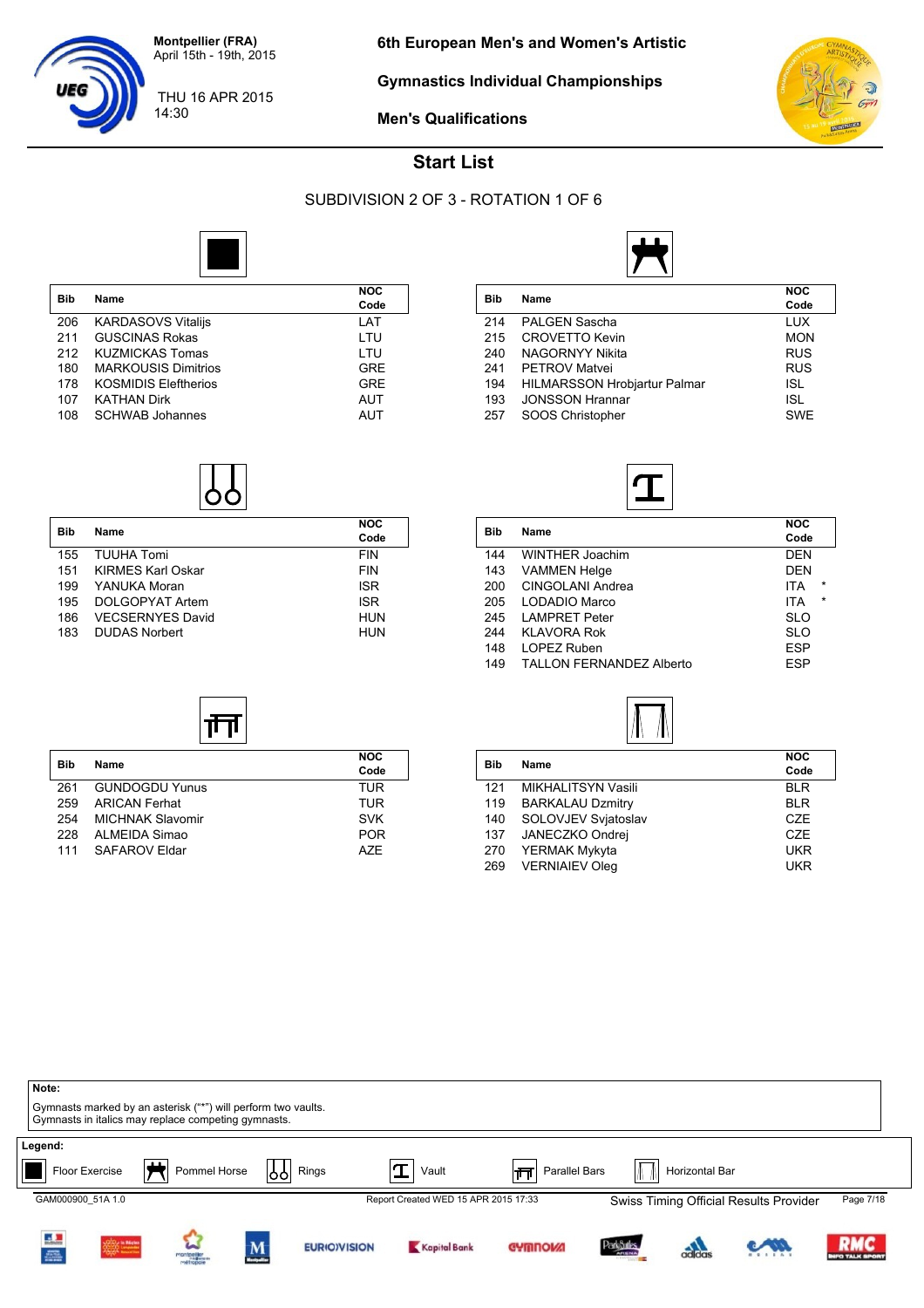

14:55

**Gymnastics Individual Championships**



**Men's Qualifications**



#### **Start List**

#### SUBDIVISION 2 OF 3 - ROTATION 2 OF 6



| <b>Bib</b> | Name                    | <b>NOC</b><br>Code |
|------------|-------------------------|--------------------|
| 119        | <b>BARKALAU Dzmitry</b> | <b>BLR</b>         |
| 122        | <b>BULAUSKI Pavel</b>   | <b>BLR</b>         |
| 137        | JANECZKO Ondrej         | <b>CZE</b>         |
| 140        | SOLOVJEV Svjatoslav     | <b>CZE</b>         |
| 270        | YERMAK Mykyta           | <b>UKR</b>         |
| 269        | <b>VERNIAIEV Oleg</b>   | UKR                |

| <b>Bib</b> | Name                      | <b>NOC</b><br>Code |
|------------|---------------------------|--------------------|
| 206        | <b>KARDASOVS Vitalijs</b> | LAT                |
|            | 212 KUZMICKAS Tomas       | LTU                |
| 211        | <b>GUSCINAS Rokas</b>     | LTU                |
| 107        | <b>KATHAN Dirk</b>        | <b>AUT</b>         |
| 209        | <b>TREFILOVS Dmitrijs</b> | LAT                |
|            |                           |                    |



| Bib | Name                     | <b>NOC</b><br>Code    |
|-----|--------------------------|-----------------------|
| 151 | <b>KIRMES Karl Oskar</b> | <b>FIN</b>            |
| 199 | YANUKA Moran             | <b>ISR</b>            |
| 195 | DOLGOPYAT Artem          | $\star$<br><b>ISR</b> |
| 186 | <b>VECSERNYES David</b>  | <b>HUN</b>            |
| 183 | <b>DUDAS Norbert</b>     | <b>HUN</b>            |
| 155 | <b>TUUHA Tomi</b>        | $\star$<br><b>FIN</b> |
|     |                          |                       |



| Bib | Name                    | <b>NOC</b><br>Code |
|-----|-------------------------|--------------------|
| 259 | <b>ARICAN Ferhat</b>    | <b>TUR</b>         |
| 254 | <b>MICHNAK Slavomir</b> | <b>SVK</b>         |
| 228 | ALMEIDA Simao           | <b>POR</b>         |
| 111 | SAFAROV Eldar           | A7F                |
| 264 | SAMILOGLU Umit          | TUR                |
|     |                         |                    |





| <b>Bib</b> | Name                         | <b>NOC</b><br>Code |
|------------|------------------------------|--------------------|
| 215        | <b>CROVETTO Kevin</b>        | <b>MON</b>         |
| 238        | <b>IGNATYEV Nikita</b>       | <b>RUS</b>         |
| 236        | <b>ABLIAZIN Denis</b>        | <b>RUS</b>         |
| 194        | HILMARSSON Hrobjartur Palmar | ISL                |
| 193        | <b>JONSSON Hrannar</b>       | <b>ISL</b>         |
| 257        | SOOS Christopher             | <b>SWE</b>         |
| 255        | <b>IDESJO Karl</b>           | <b>SWE</b>         |

| <b>Bib</b> | Name                            | <b>NOC</b><br>Code |
|------------|---------------------------------|--------------------|
| 143        | <b>VAMMEN Helge</b>             | <b>DEN</b>         |
| 244        | <b>KLAVORA Rok</b>              | <b>SLO</b>         |
| 245        | <b>LAMPRET Peter</b>            | <b>SLO</b>         |
| 149        | <b>TALLON FERNANDEZ Alberto</b> | <b>ESP</b>         |
| 148        | LOPEZ Ruben                     | <b>ESP</b>         |
| 144        | WINTHER Joachim                 | DFN                |

 $|\overline{+}\overline{+}\overline{+}|$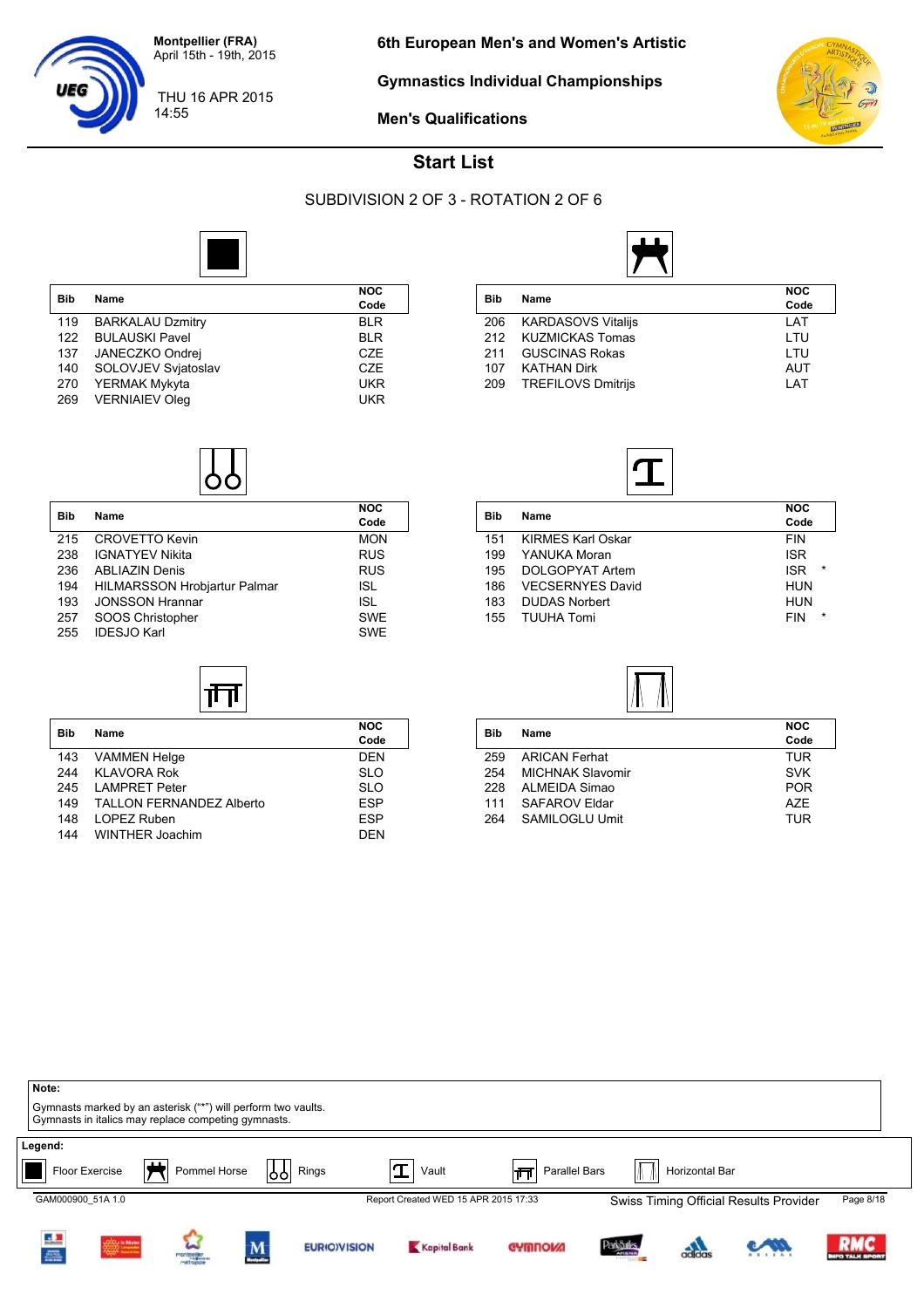

**Gymnastics Individual Championships**



**Men's Qualifications**



#### **Start List**

#### SUBDIVISION 2 OF 3 - ROTATION 3 OF 6

**Code**

**Code**



|     |                            | <b>NOC</b> |
|-----|----------------------------|------------|
| Bib | Name                       | Code       |
| 254 | <b>MICHNAK Slavomir</b>    | <b>SVK</b> |
| 228 | ALMEIDA Simao              | <b>POR</b> |
| 262 | <b>MARDINLI Abdulmalek</b> | TUR        |
| 259 | <b>ARICAN Ferhat</b>       | TUR        |

| Bib | Name                      | <b>NOC</b><br>Code |
|-----|---------------------------|--------------------|
| 119 | <b>BARKALAU Dzmitry</b>   | <b>BLR</b>         |
| 121 | MIKHALITSYN Vasili        | <b>BLR</b>         |
| 137 | JANECZKO Ondrej           | CZE                |
| 140 | SOLOVJEV Svjatoslav       | CZE                |
| 270 | YERMAK Mykyta             | UKR                |
| 269 | <b>VERNIAIEV Oleg</b>     | UKR                |
| 103 | PETROSYAN Armen           | <b>ARM</b>         |
| 102 | <b>MERDINYAN Harutyum</b> | <b>ARM</b>         |
|     |                           |                    |



|                                     | <b>NOC</b>            |
|-------------------------------------|-----------------------|
|                                     | Code                  |
| <b>NAGORNYY Nikita</b>              | <b>RUS</b><br>$\star$ |
| <b>ABLIAZIN Denis</b>               | <b>RUS</b><br>$\star$ |
| <b>HILMARSSON Hrobjartur Palmar</b> | ISL                   |
| <b>JONSSON Hrannar</b>              | ISL                   |
| SOOS Christopher                    | <b>SWE</b>            |
| <b>CROVETTO Kevin</b>               | <b>MON</b>            |
|                                     | Name                  |

| 211 GUSCINAS Rokas         | I TU. |
|----------------------------|-------|
| 181 PETROUNIAS Eleftherios | GRE   |
|                            |       |
|                            |       |
|                            |       |
|                            |       |

**Bib Name NOC**

गेन

199 YANUKA Moran **ISR** 195 DOLGOPYAT Artem **ISR** 186 VECSERNYES David Municipal AUN 183 DUDAS Norbert HUN 151 KIRMES Karl Oskar FIN

**Bib Name NOC**

212 KUZMICKAS Tomas LTU



| <b>Bib</b> | Name                            | <b>NOC</b> |
|------------|---------------------------------|------------|
|            |                                 | Code       |
| 204        | POZZO Enrico                    | <b>ITA</b> |
| 245        | <b>LAMPRET Peter</b>            | <b>SLO</b> |
| 148        | LOPEZ Ruben                     | <b>ESP</b> |
| 149        | <b>TALLON FERNANDEZ Alberto</b> | <b>ESP</b> |
| 144        | <b>WINTHER Joachim</b>          | <b>DEN</b> |
| 143        | <b>VAMMEN Helge</b>             | DFN        |
|            |                                 |            |

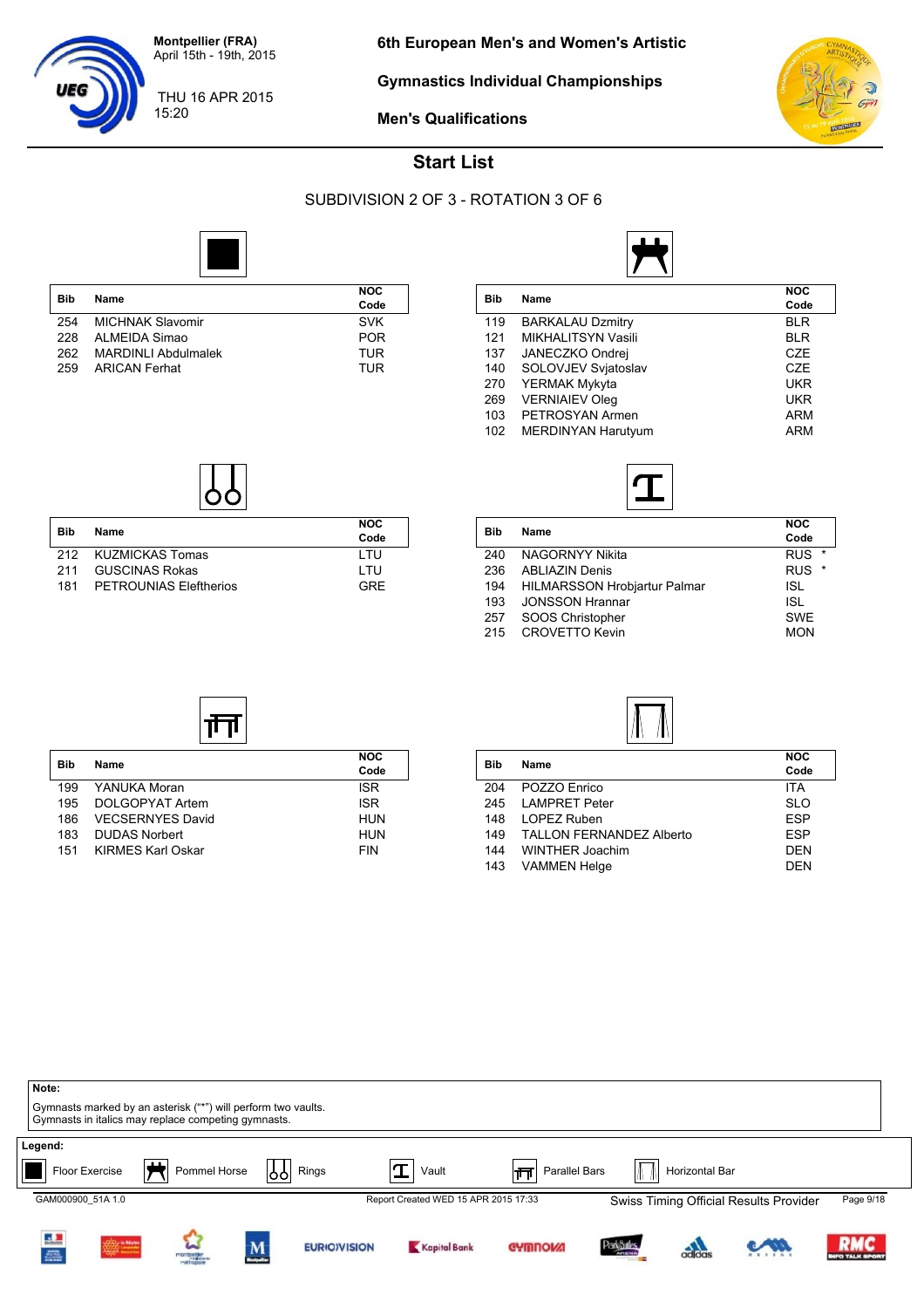

**Gymnastics Individual Championships**



**Men's Qualifications**

**Code**

**Code**



#### **Start List**

#### SUBDIVISION 2 OF 3 - ROTATION 4 OF 6



| <b>Bib</b> | <b>Name</b>                     | <b>NOC</b><br>Code |
|------------|---------------------------------|--------------------|
| 200        | CINGOLANI Andrea                | <b>ITA</b>         |
| 245        | <b>LAMPRET Peter</b>            | <b>SLO</b>         |
| 244        | KLAVORA Rok                     | <b>SLO</b>         |
| 149        | <b>TALLON FERNANDEZ Alberto</b> | <b>ESP</b>         |
| 148        | LOPEZ Ruben                     | <b>ESP</b>         |
| 144        | WINTHER Joachim                 | <b>DEN</b>         |
| 143        | <b>VAMMEN Helge</b>             | <b>DEN</b>         |
| 204        | POZZO Enrico                    | ITA                |

**Bib Name NOC**

121 MIKHALITSYN Vasili BLR 137 JANECZKO Ondrej CZE<br>140 SOLOVJEV Svjatoslav CZE 140 SOLOVJEV Svjatoslav CZE

269 VERNIAIEV Oleg UKR

105 VAHAGN Davtyan **ARM** 119 BARKALAU Dzmitry **BLR** 

**Bib Name NOC**

ᅟᆏᄀ

241 PETROV Matvei **RUS** 194 HILMARSSON Hrobjartur Palmar **ISL** 193 JONSSON Hrannar **ISL** 257 SOOS Christopher SWE 215 CROVETTO Kevin<br>238 IGNATYEV Nikita MON RUS

YERMAK Mykyta

104 TOVMASYAN Artur

238 IGNATYEV Nikita

|            |                         | <b>NOC</b> |  |
|------------|-------------------------|------------|--|
| <b>Bib</b> | Name                    | Code       |  |
| 254        | <b>MICHNAK Slavomir</b> | <b>SVK</b> |  |
| 228        | ALMEIDA Simao           | <b>POR</b> |  |
| 261        | <b>GUNDOGDU Yunus</b>   | TUR        |  |
| 259        | <b>ARICAN Ferhat</b>    | TUR        |  |

| <b>Bib</b> | Name                  | <b>NOC</b><br>Code |
|------------|-----------------------|--------------------|
| 211        | <b>GUSCINAS Rokas</b> | I TU               |
| 206        | KARDASOVS Vitalijs    | *<br>I AT          |
| 212        | KUZMICKAS Tomas       | *<br>I TU          |



| Bib |                          | <b>NOC</b> |  |
|-----|--------------------------|------------|--|
|     | <b>Name</b>              | Code       |  |
| 199 | YANUKA Moran             | <b>ISR</b> |  |
| 183 | <b>DUDAS Norbert</b>     | <b>HUN</b> |  |
| 186 | <b>VECSERNYES David</b>  | HUN        |  |
| 151 | <b>KIRMES Karl Oskar</b> | <b>FIN</b> |  |
| 195 | DOLGOPYAT Artem          | <b>ISR</b> |  |
|     |                          |            |  |

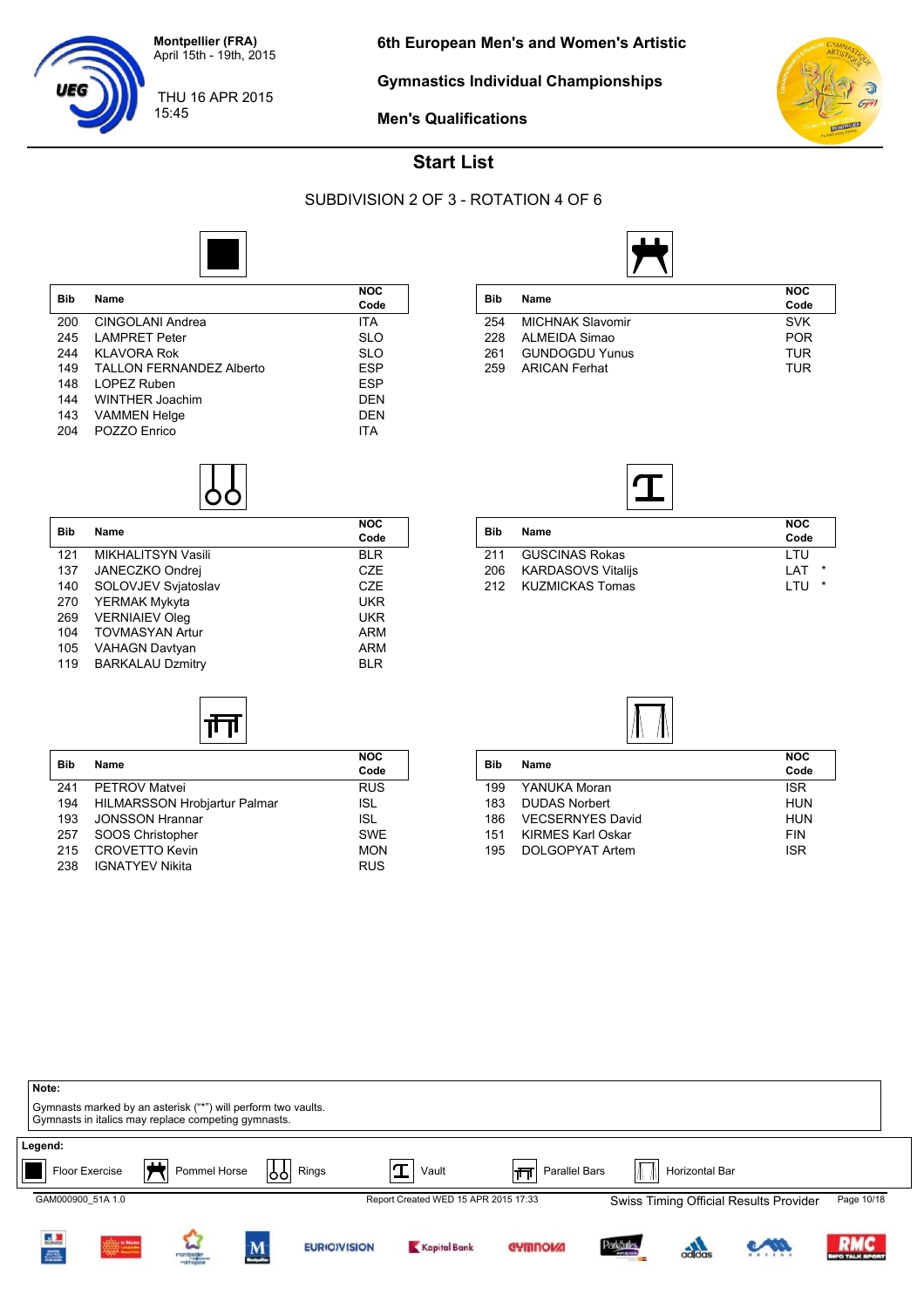

16:10

**Gymnastics Individual Championships**



**Men's Qualifications**



#### **Start List**

#### SUBDIVISION 2 OF 3 - ROTATION 5 OF 6



| <b>Bib</b> | <b>Name</b>             | <b>NOC</b><br>Code |
|------------|-------------------------|--------------------|
| 183        | <b>DUDAS Norbert</b>    | <b>HUN</b>         |
| 186        | <b>VECSERNYES David</b> | <b>HUN</b>         |
| 151        | KIRMES Karl Oskar       | <b>FIN</b>         |
| 155        | TUUHA Tomi              | <b>FIN</b>         |
| 199        | YANUKA Moran            | <b>ISR</b>         |
| 195        | DOLGOPYAT Artem         | <b>ISR</b>         |



|                                 | <b>NOC</b> |
|---------------------------------|------------|
|                                 | Code       |
| <b>KLAVORA Rok</b>              | <b>SLO</b> |
| <b>LAMPRET Peter</b>            | <b>SLO</b> |
| LOPEZ Ruben                     | <b>ESP</b> |
| <b>TALLON FERNANDEZ Alberto</b> | <b>ESP</b> |
| WINTHER Joachim                 | DEN        |
| <b>VAMMEN Helge</b>             | DEN        |
| <b>BUSNARI Alberto</b>          | <b>ITA</b> |
|                                 | Name       |



| Bib | Name                    | <b>NOC</b><br>Code    |
|-----|-------------------------|-----------------------|
|     |                         |                       |
| 137 | JANECZKO Ondrej         | CZE                   |
| 140 | SOLOVJEV Svjatoslav     | CZE                   |
| 270 | YERMAK Mykyta           | <b>UKR</b>            |
| 269 | <b>VERNIAIEV Oleg</b>   | <b>UKR</b><br>$\star$ |
| 103 | PETROSYAN Armen         | <b>ARM</b><br>$\star$ |
| 119 | <b>BARKALAU Dzmitry</b> | <b>BLR</b>            |
| 122 | <b>BULAUSKI Pavel</b>   | <b>BLR</b>            |
|     |                         |                       |



| Bib | Name                                | <b>NOC</b><br>Code |
|-----|-------------------------------------|--------------------|
| 194 | <b>HILMARSSON Hrobjartur Palmar</b> | ISL                |
| 193 | <b>JONSSON Hrannar</b>              | <b>ISL</b>         |
| 257 | SOOS Christopher                    | <b>SWE</b>         |
| 255 | <b>IDESJO Karl</b>                  | <b>SWE</b>         |
| 215 | <b>CROVETTO Kevin</b>               | <b>MON</b>         |
| 240 | <b>NAGORNYY Nikita</b>              | <b>RUS</b>         |
| 238 | <b>IGNATYEV Nikita</b>              | <b>RUS</b>         |

| Note:<br>Gymnasts marked by an asterisk ("*") will perform two vaults.<br>Gymnasts in italics may replace competing gymnasts. |                 |                          |                     |                                      |                     |                                  |                |                                        |                                 |
|-------------------------------------------------------------------------------------------------------------------------------|-----------------|--------------------------|---------------------|--------------------------------------|---------------------|----------------------------------|----------------|----------------------------------------|---------------------------------|
| Legend:<br>Floor Exercise                                                                                                     | Pommel Horse    | }ე                       | Rings               | Vault                                | Parallel Bars<br>∣π |                                  | Horizontal Bar |                                        |                                 |
| GAM000900 51A 1.0                                                                                                             |                 |                          |                     | Report Created WED 15 APR 2015 17:33 |                     |                                  |                | Swiss Timing Official Results Provider | Page 11/18                      |
| i.<br>2006                                                                                                                    | W<br>montpeller | $\underline{\mathbf{M}}$ | <b>EURIO)VISION</b> | Kapital Bank                         | <b>GYMNOW!</b>      | <b>ParkSules</b><br><b>ARENA</b> | adidas         |                                        | <b>RMC</b><br><b>FO TALK SP</b> |



| <b>Bib</b> |                            | <b>NOC</b> |
|------------|----------------------------|------------|
|            | Name                       | Code       |
| 228        | ALMEIDA Simao              | <b>POR</b> |
| 111        | <b>SAFAROV Eldar</b>       | A7F        |
| 109        | <b>LUCAS Daniel Robert</b> | A7F        |
| 261        | <b>GUNDOGDU Yunus</b>      | <b>TUR</b> |
| 259        | <b>ARICAN Ferhat</b>       | <b>TUR</b> |
| 254        | <b>MICHNAK Slavomir</b>    | <b>SVK</b> |

| Bib | Name                  | <b>NOC</b><br>Code |
|-----|-----------------------|--------------------|
| 107 | KATHAN Dirk           | AUT                |
| 212 | KUZMICKAS Tomas       | I TU               |
| 211 | <b>GUSCINAS Rokas</b> | I TU               |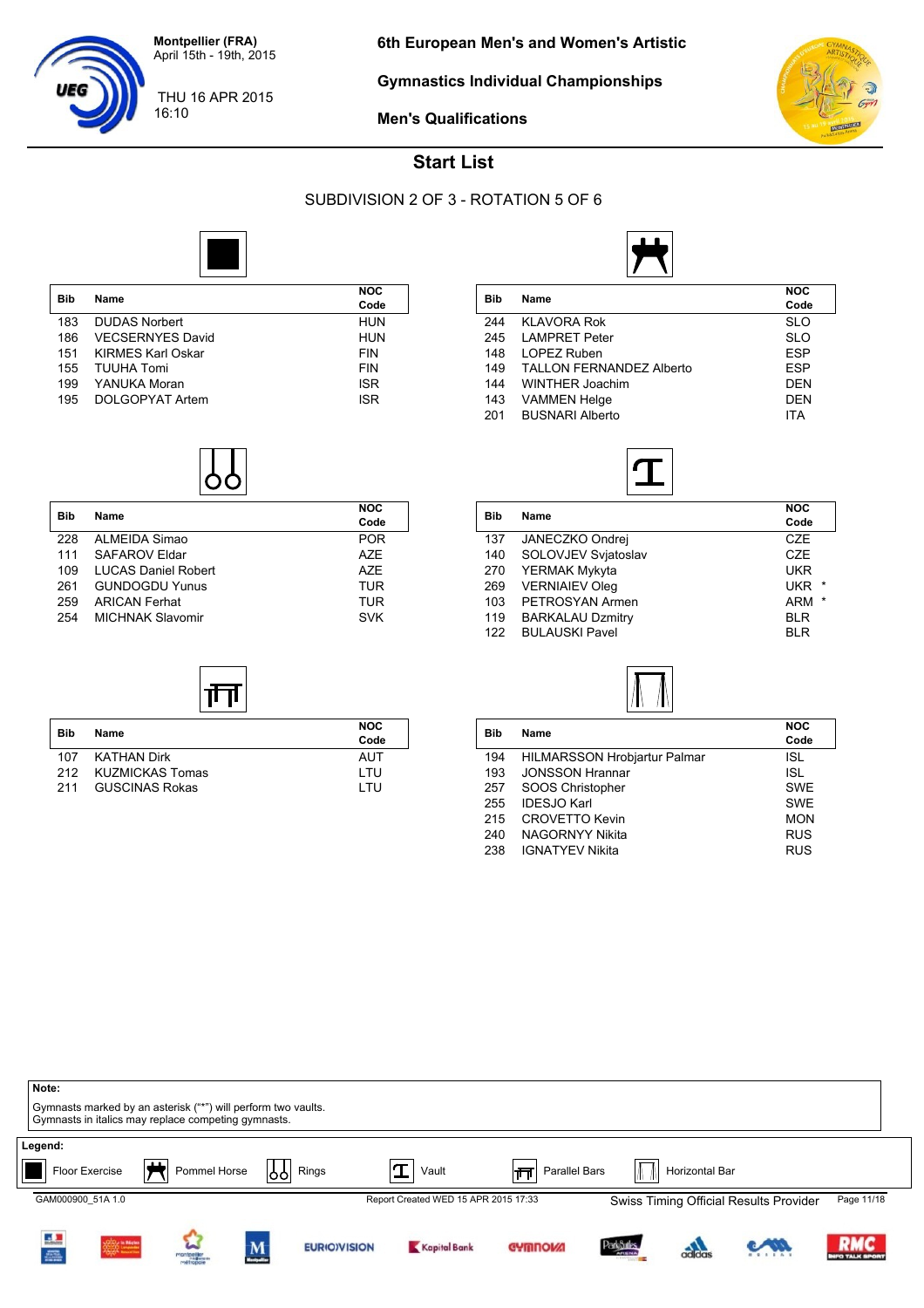

16:35

**Gymnastics Individual Championships**



THU 16 APR 2015



**Men's Qualifications**

#### **Start List**

#### SUBDIVISION 2 OF 3 - ROTATION 6 OF 6

**Code**

**Code**



| <b>Bib</b> | Name                                | <b>NOC</b><br>Code |
|------------|-------------------------------------|--------------------|
| 194        | <b>HILMARSSON Hrobjartur Palmar</b> | <b>ISL</b>         |
| 257        | SOOS Christopher                    | <b>SWE</b>         |
| 214        | <b>PALGEN Sascha</b>                | <b>LUX</b>         |
| 215        | <b>CROVETTO Kevin</b>               | <b>MON</b>         |
| 236        | <b>ABLIAZIN Denis</b>               | <b>RUS</b>         |
| 240        | NAGORNYY Nikita                     | <b>RUS</b>         |
| 193        | <b>JONSSON Hrannar</b>              | <b>ISL</b>         |

**Bib Name NOC**

244 KLAVORA Rok SLO 149 TALLON FERNANDEZ Alberto **ESP**<br>148 LOPEZ Ruben 148 LOPEZ Ruben<br>144 WINTHER Joachim ESP DEN

143 VAMMEN Helge DEN

203 MORANDI Matteo ITA 245 LAMPRET Peter SLO

**Bib Name NOC**

ᅟᆏᄀ

140 SOLOVJEV Svjatoslav CZE 270 YERMAK Mykyta **WARAT WAR** 269 VERNIAIEV Oleg 269 UKR 119 BARKALAU Dzmitry **BLR** 121 MIKHALITSYN Vasili BLR<br>137 JANECZKO Ondrej BLR CZE

WINTHER Joachim

CINGOLANI Andrea

137 JANECZKO Ondrej



| Bib | <b>Name</b>              | <b>NOC</b> |
|-----|--------------------------|------------|
|     |                          | Code       |
| 183 | <b>DUDAS Norbert</b>     | HUN        |
| 151 | <b>KIRMES Karl Oskar</b> | <b>FIN</b> |
| 195 | DOLGOPYAT Artem          | <b>ISR</b> |
| 199 | YANUKA Moran             | <b>ISR</b> |
| 186 | <b>VECSERNYES David</b>  | HUN        |
|     |                          |            |



| Bib | Name                    | <b>NOC</b><br>Code |
|-----|-------------------------|--------------------|
| 262 | MARDINI I Abdulmalek    | TUR                |
| 259 | ARICAN Ferhat           | TUR<br>$\star$     |
| 254 | <b>MICHNAK Slavomir</b> | <b>SVK</b>         |
| 228 | ALMEIDA Simao           | <b>POR</b>         |



| <b>Bib</b> | Name                      | <b>NOC</b> |
|------------|---------------------------|------------|
|            |                           | Code       |
| 179        | <b>MARAS Vlasios</b>      | <b>GRE</b> |
| 206        | <b>KARDASOVS Vitalijs</b> | LAT        |
| 209        | <b>TREFILOVS Dmitrijs</b> | LAT        |
| 212        | <b>KUZMICKAS Tomas</b>    | LTU        |
| 211        | <b>GUSCINAS Rokas</b>     | I TU       |
|            |                           |            |

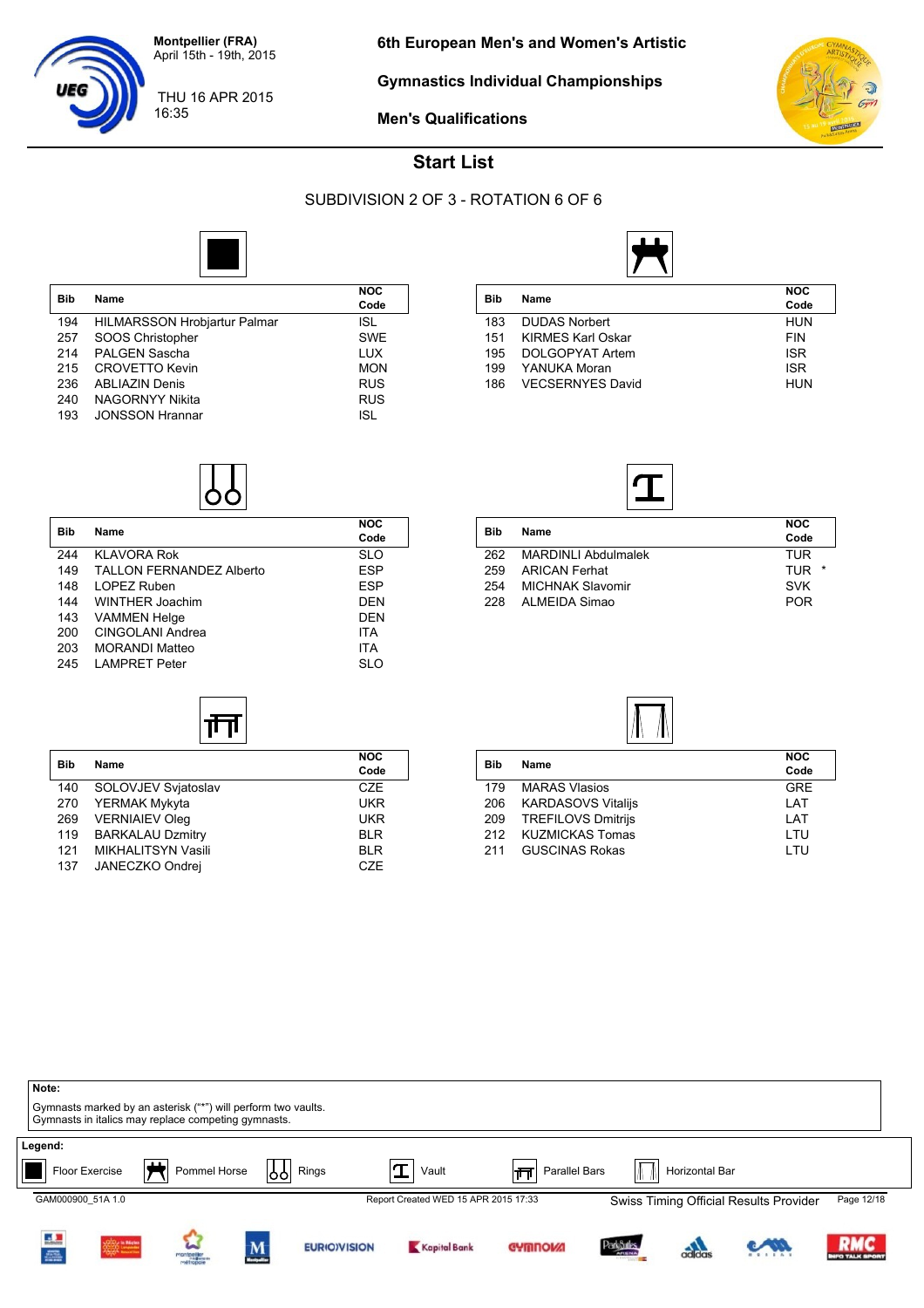

18:00

**Gymnastics Individual Championships**



**Men's Qualifications**



#### **Start List**

#### SUBDIVISION 3 OF 3 - ROTATION 1 OF 6



| <b>Bib</b> | Name                            | <b>NOC</b>       |
|------------|---------------------------------|------------------|
|            |                                 | Code             |
| 224        | <b>SKJERAHAUG Stian</b>         | <b>NOR</b>       |
| 217        | DEURLOO Bart                    | <b>NED</b>       |
| 139        | RADOVESNICKY Daniel             | <b>CZE</b>       |
| 138        | <b>JESSEN David</b>             | C <sub>7</sub> F |
| 147        | <b>GONZALEZ Fabian</b>          | <b>ESP</b>       |
| 150        | ZAPATA SANTANA Rayderley Miguel | <b>ESP</b>       |

| <b>Bib</b> | Name                  | <b>NOC</b><br>Code |
|------------|-----------------------|--------------------|
| 196        | GLAZER Eyal           | <b>ISR</b>         |
| 113        | <b>GENTGES Maxime</b> | <b>RFI</b>         |
| 114        | GOOSSENS Dennis       | BEL                |
|            | 175 KRIMMER Sebastian | GFR                |

| Bib |                          | <b>NOC</b> |
|-----|--------------------------|------------|
|     | Name                     | Code       |
| 128 | <b>MARKOVIC Tomislav</b> | <b>CRO</b> |
| 130 | <b>SELIGMAN Robert</b>   | <b>CRO</b> |
| 192 | <b>GUNNARSSON Jon</b>    | <b>ISL</b> |
| 191 | <b>ASGEIRSSON Bjarki</b> | <b>ISL</b> |
| 253 | RIZZO Marco              | SUI        |
| 250 | <b>BUCHER Pascal</b>     | SUI        |
| 265 | <b>ARSENIEV Vitalii</b>  | UKR        |
| 267 | SIENICHKIN Andrii        | UKR        |
|     |                          |            |



| Bib | <b>Name</b>                | <b>NOC</b> |
|-----|----------------------------|------------|
|     |                            | Code       |
| 124 | ALEKSANDROV Yordan         | <b>BUL</b> |
| 126 | <b>BATINKOV Aleksandar</b> | BUL.       |
| 134 | <b>GEORGIOU Marios</b>     | CYP        |
| 258 | <b>TRANF Michael</b>       | <b>SWF</b> |
| 256 | <b>KALLANVAARA Pontus</b>  | <b>SWE</b> |
|     |                            |            |

| <b>Bib</b> |                       | <b>NOC</b> |
|------------|-----------------------|------------|
|            | Name                  | Code       |
| 185        | <b>VAGNER Levente</b> | <b>HUN</b> |
|            | 112 STEPKO Oleg       | A7F        |
| 110        | PAKHNYUK Petro        | A7F        |
| 243        | DIMIC Alen            | SI O       |

| Name                        | <b>NOC</b><br>Code              |
|-----------------------------|---------------------------------|
| <b>KOWALENKO Maksim</b>     | POL                             |
|                             | <b>AUT</b>                      |
|                             | <b>GBR</b>                      |
| <b>BATAGA Cristian Ioan</b> | <b>ROU</b>                      |
| COTUNA Vlad Bogdan          | ROU                             |
|                             | KATHAN David<br>THOMAS Kristian |

| Note:                               | Gymnasts marked by an asterisk ("*") will perform two vaults.<br>Gymnasts in italics may replace competing gymnasts. |                              |    |                     |                                               |                      |                               |                |                                        |                                 |
|-------------------------------------|----------------------------------------------------------------------------------------------------------------------|------------------------------|----|---------------------|-----------------------------------------------|----------------------|-------------------------------|----------------|----------------------------------------|---------------------------------|
| Legend:                             |                                                                                                                      | $\blacksquare$               |    |                     |                                               |                      |                               |                |                                        |                                 |
| Floor Exercise<br>GAM000900 51A 1.0 |                                                                                                                      | Pommel Horse                 | }} | Rings               | Vault<br>Report Created WED 15 APR 2015 17:33 | Parallel Bars<br>∣πा |                               | Horizontal Bar |                                        | Page 13/18                      |
| i<br>e                              | 2002100000                                                                                                           | W<br>montpeller<br>métropole | M  | <b>EURIO)VISION</b> | Kapital Bank                                  | <b>GYMNOW!</b>       | Park Sules<br><b>CELONIAL</b> | adidas         | Swiss Timing Official Results Provider | <b>RMC</b><br><b>FO TALK SP</b> |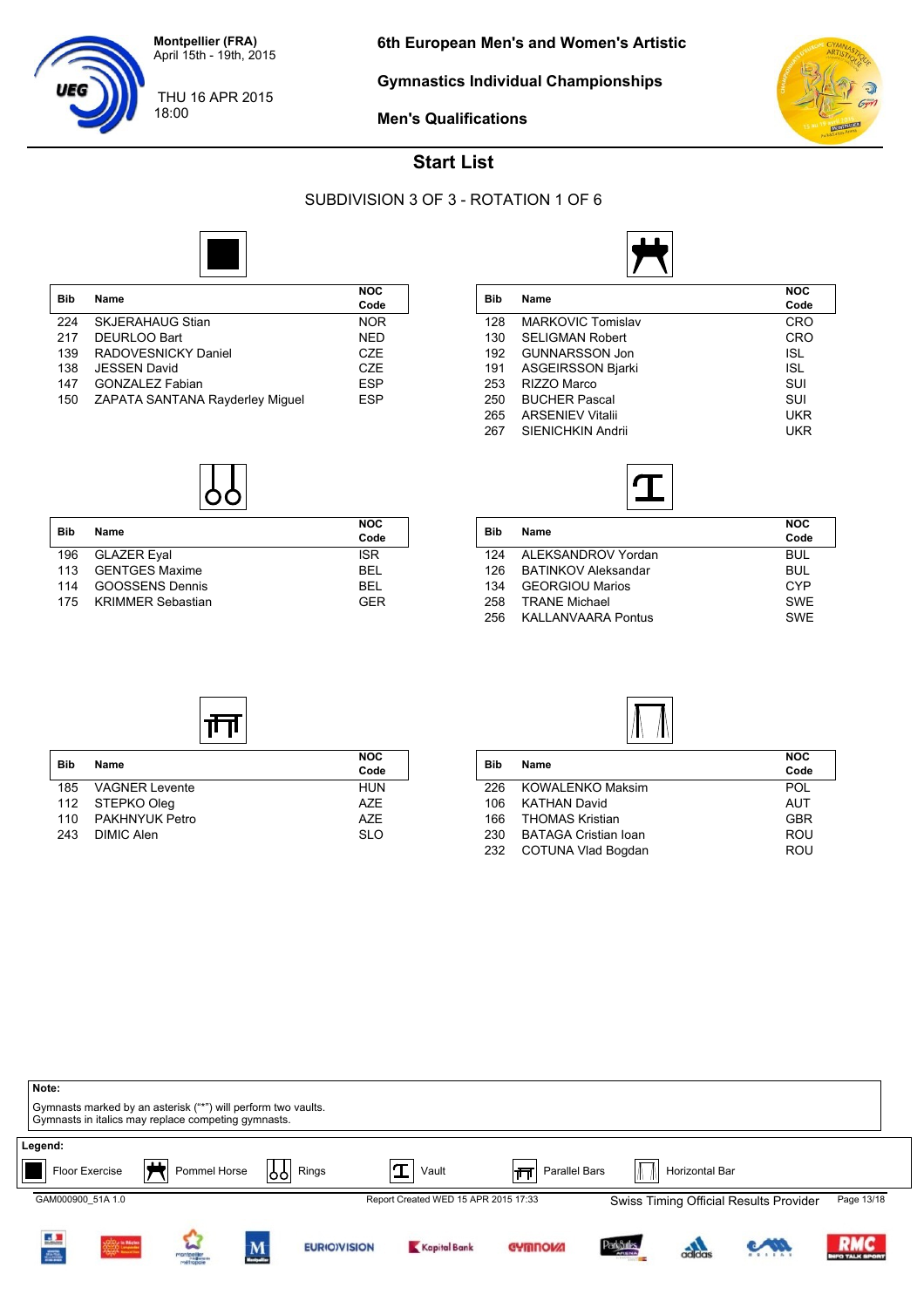

18:25

**Gymnastics Individual Championships**



**Men's Qualifications**



#### **Start List**

#### SUBDIVISION 3 OF 3 - ROTATION 2 OF 6



| Name                         | <b>NOC</b><br>Code |
|------------------------------|--------------------|
| <b>KOWALENKO Maksim</b>      | POL                |
| <b>KATHAN David</b>          | AUT                |
| <b>THOMAS Kristian</b>       | GBR                |
| <b>WHITLOCK Max</b>          | <b>GBR</b>         |
| URSACHE Alexandru Andrei     | ROU                |
| <b>MUNTEAN Andrei Vasile</b> | ROU                |
|                              |                    |

| <b>Bib</b> | <b>Name</b>              | <b>NOC</b><br>Code |
|------------|--------------------------|--------------------|
| 191        | <b>ASGEIRSSON Bjarki</b> | <b>ISL</b>         |
| 192        | GUNNARSSON Jon           | <b>ISL</b>         |
| 253        | RIZZO Marco              | SUI                |
| 265        | <b>ARSENIEV Vitalii</b>  | <b>UKR</b>         |
| 266        | RADIVILOV Igor           | <b>UKR</b>         |

**Bib Name NOC**

帀

126 BATINKOV Aleksandar BUL<br>134 GEORGIOU Marios CYP 134 GEORGIOU Marios CYP<br>134 KRASIAS Dimitris CYP 135 KRASIAS Dimitris CYP<br>158 TRANE Michael CHAST COVE 25 TRANE Michael SWE<br>258 KALLANVAARA Pontus CWE 256 KALLANVAARA Pontus SWE<br>124 ALEKSANDROV Yordan SUL BUL

124 ALEKSANDROV Yordan

| Bib | Name                    | <b>NOC</b> |
|-----|-------------------------|------------|
|     |                         | Code       |
| 139 | RADOVESNICKY Daniel     | CZE        |
| 138 | <b>JESSEN David</b>     | CZE        |
| 145 | <b>ABAD Nestor</b>      | <b>FSP</b> |
| 147 | <b>GONZALEZ Fabian</b>  | <b>FSP</b> |
| 224 | <b>SKJERAHAUG Stian</b> | <b>NOR</b> |



| Bib | <b>Name</b>            | <b>NOC</b><br>Code    |
|-----|------------------------|-----------------------|
| 197 | <b>MEDVEDEV Andrey</b> | $\star$<br><b>ISR</b> |
| 113 | <b>GENTGES Maxime</b>  | <b>BFL</b>            |
|     | 175 KRIMMER Sebastian  | GFR                   |
| 173 | FAHRIG Matthias        | GFR<br>$\star$        |
| 196 | <b>GLAZER Eval</b>     | <b>ISR</b>            |
|     |                        |                       |



|            | Name                  | <b>NOC</b> |
|------------|-----------------------|------------|
| <b>Bib</b> |                       | Code       |
| 185        | <b>VAGNER Levente</b> | <b>HUN</b> |
|            | 112 STEPKO Oleg       | A7F        |
| 110        | PAKHNYUK Petro        | A7F        |
| 243        | DIMIC Alen            | SI O       |

| Note:             | Gymnasts marked by an asterisk ("*") will perform two vaults.<br>Gymnasts in italics may replace competing gymnasts. |                 |                        |                     |                                      |                    |                                                |                |                                        |                           |
|-------------------|----------------------------------------------------------------------------------------------------------------------|-----------------|------------------------|---------------------|--------------------------------------|--------------------|------------------------------------------------|----------------|----------------------------------------|---------------------------|
| Legend:           | $\mathbf{u}$<br>Floor Exercise<br>T                                                                                  | Pommel Horse    | 1991                   | Rings               | Vault                                | Parallel Bars<br>帀 |                                                | Horizontal Bar |                                        |                           |
| GAM000900 51A 1.0 |                                                                                                                      |                 |                        |                     | Report Created WED 15 APR 2015 17:33 |                    |                                                |                | Swiss Timing Official Results Provider | Page 14/18                |
| i<br>A            | -02020 to Matter<br>20020 Linuxen                                                                                    | W<br>montpeller | M<br><b>Separation</b> | <b>EURIO)VISION</b> | Kapital Bank                         | <b>GYMNOW!</b>     | ParkSules<br><b>ARENA</b><br><b>STATISTICS</b> | adidas         |                                        | <b>RMC</b><br>FO TALK SPO |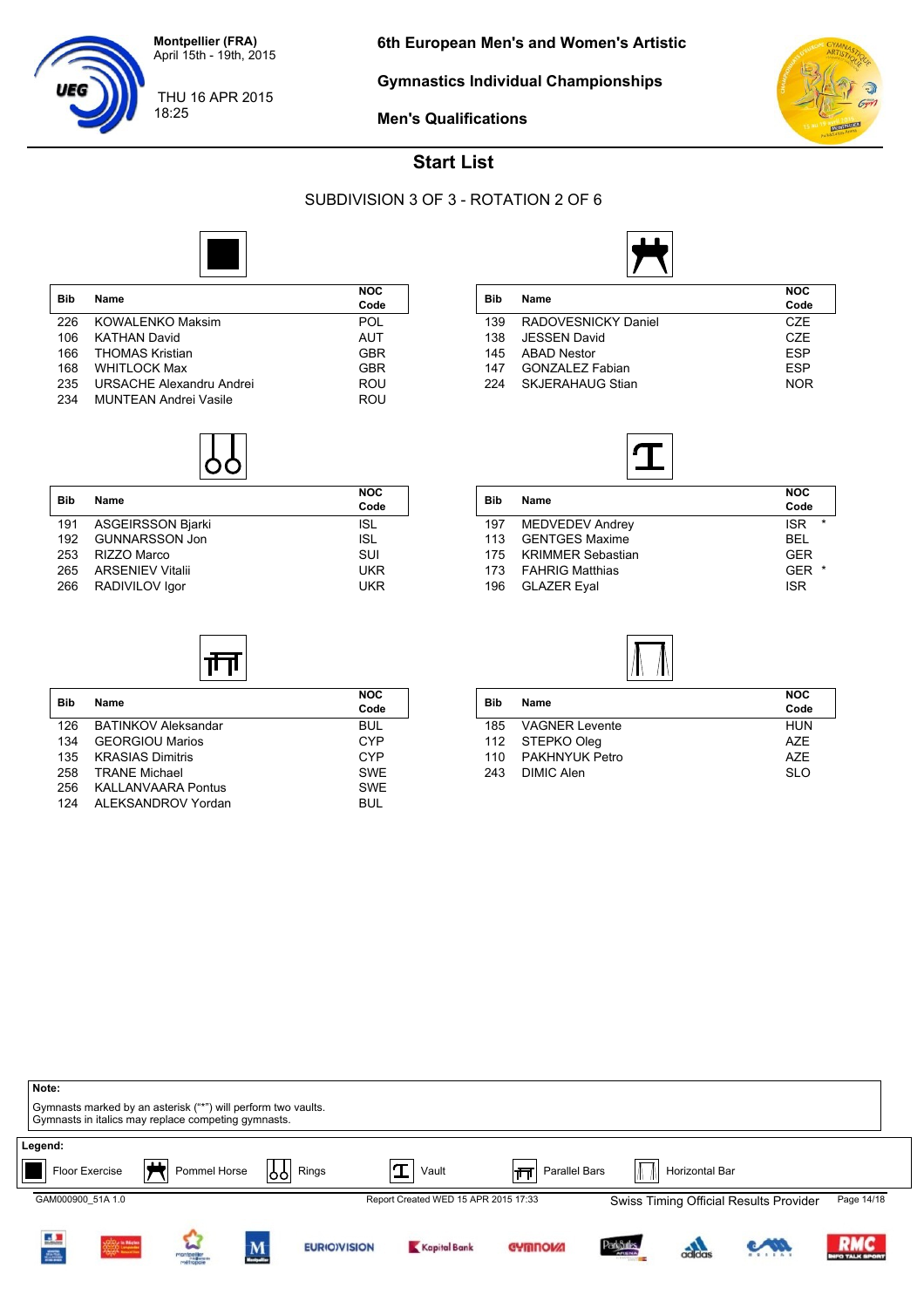

18:50

**Gymnastics Individual Championships**



**Men's Qualifications**



#### **Start List**

#### SUBDIVISION 3 OF 3 - ROTATION 3 OF 6

**Code**

**Code**



|            |                       | <b>NOC</b> |
|------------|-----------------------|------------|
| <b>Bib</b> | Name                  | Code       |
|            | 112 STEPKO Oleg       | A7F        |
| 110        | PAKHNYUK Petro        | <b>AZE</b> |
| 247        | SILC Ziga             | <b>SLO</b> |
| 185        | <b>VAGNER Levente</b> | <b>HUN</b> |

**Bib Name NOC**

139 RADOVESNICKY Daniel CZE 138 JESSEN David<br>150 ZAPATA SANTANA Ravderlev Miquel ESP ZAPATA SANTANA Rayderley Miguel

145 ABAD Nestor<br>145 AKJERAHAUG Stian 1988 ESP NOR 224 SKJERAHAUG Stian<br>219 VAN GELDER Lambertus NED

**Bib Name NOC**

זן π

113 GENTGES Maxime<br>175 KRIMMER Sebastian GER

171 DAUSER Lukas GER<br>196 GLAZER Eyal GER GER GER

VAN GELDER Lambertus

KRIMMER Sebastian

GLAZER Eyal



| Bib | Name                        | <b>NOC</b><br>Code |
|-----|-----------------------------|--------------------|
| 168 | <b>WHITLOCK Max</b>         | GBR                |
| 163 | <b>SMITH Louis</b>          | GBR                |
| 230 | <b>BATAGA Cristian Ioan</b> | ROU                |
| 235 | URSACHE Alexandru Andrei    | ROU                |
| 226 | <b>KOWALENKO Maksim</b>     | POL                |
|     |                             |                    |



| $\star$ |
|---------|
| $\star$ |
|         |
| $\star$ |
|         |

| <b>Bib</b> | Name                       | <b>NOC</b> |  |
|------------|----------------------------|------------|--|
|            |                            | Code       |  |
| 134        | <b>GEORGIOU Marios</b>     | CYP        |  |
| 135        | <b>KRASIAS Dimitris</b>    | CYP        |  |
| 258        | <b>TRANE Michael</b>       | <b>SWE</b> |  |
| 256        | <b>KALLANVAARA Pontus</b>  | <b>SWE</b> |  |
| 124        | ALEKSANDROV Yordan         | <b>BUL</b> |  |
| 126        | <b>BATINKOV Aleksandar</b> | <b>BUL</b> |  |
|            |                            |            |  |

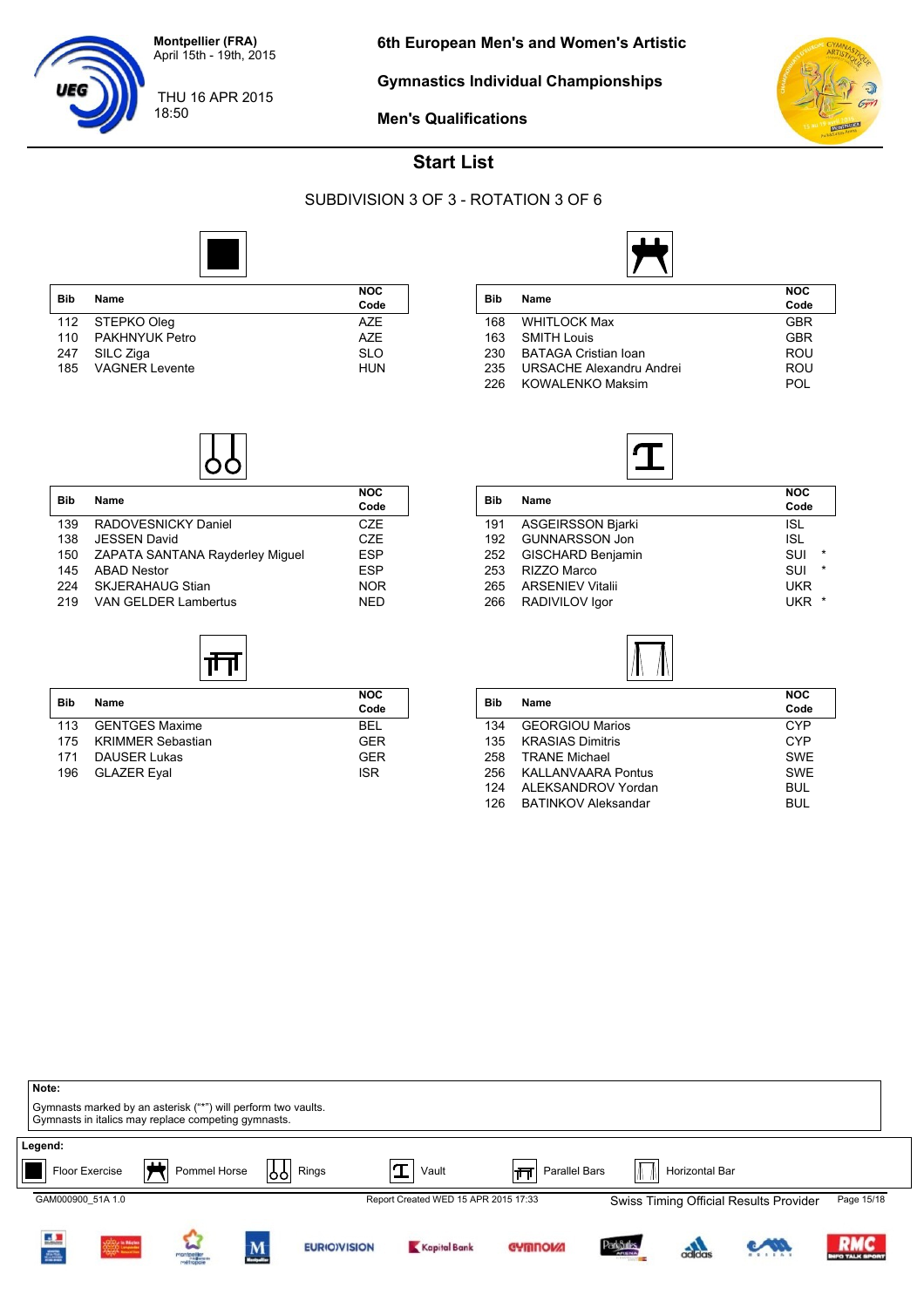

19:15

**Gymnastics Individual Championships**



**Men's Qualifications**



#### **Start List**

#### SUBDIVISION 3 OF 3 - ROTATION 4 OF 6



| <b>Bib</b> | Name                       | <b>NOC</b> |
|------------|----------------------------|------------|
|            |                            | Code       |
| 134        | <b>GEORGIOU Marios</b>     | CYP        |
| 258        | <b>TRANF Michael</b>       | <b>SWF</b> |
| 256        | KALLANVAARA Pontus         | <b>SWF</b> |
| 124        | ALEKSANDROV Yordan         | <b>BUL</b> |
| 126        | <b>BATINKOV Aleksandar</b> | <b>BUL</b> |

**Bib Name NOC**

167 TULLOCH Courtney GBR<br>
233 RADEANU Daniel Petrica Vasile ROU

234 MUNTEAN Andrei Vasile<br>226 KOWALENKO Maksim ROU POL

प्तेत्त

RADEANU Daniel Petrica Vasile

KOWALENKO Maksim



| <b>Bib</b> | Name                   | <b>NOC</b><br>Code |
|------------|------------------------|--------------------|
| 112        | STEPKO Oleg            | <b>AZE</b>         |
| 161        | <b>TOMMASONE Cyril</b> | <b>FRA</b>         |
| 243        | <b>DIMIC Alen</b>      | <b>SLO</b>         |
| 242        | <b>BERTONCELJ Saso</b> | <b>SLO</b>         |
| 184        | <b>HIDVEGI Vid</b>     | <b>HUN</b>         |
| 185        | <b>VAGNER Levente</b>  | <b>HUN</b>         |
| 110        | PAKHNYUK Petro         | A7F                |
|            |                        |                    |



| <b>Name</b>             | <b>NOC</b><br>Code    |
|-------------------------|-----------------------|
| RADOVESNICKY Daniel     | CZE                   |
| <b>JESSEN David</b>     | C <sub>7</sub> F      |
| VERA MORA Adria         | <b>FSP</b><br>$\star$ |
| <b>SKJERAHAUG Stian</b> | <b>NOR</b>            |
| DEURLOO Bart            | <b>NFD</b><br>$\star$ |
|                         |                       |



| Bib | Name                     | <b>NOC</b><br>Code |
|-----|--------------------------|--------------------|
| 191 | <b>ASGEIRSSON Bjarki</b> | <b>ISL</b>         |
| 249 | <b>BRAEGGER Pablo</b>    | SUI                |
| 250 | <b>BUCHER Pascal</b>     | SUI                |
| 265 | <b>ARSENIEV Vitalii</b>  | UKR                |
| 192 | <b>GUNNARSSON Jon</b>    | <b>ISL</b>         |

| <b>Bib</b> |                          | <b>NOC</b> |
|------------|--------------------------|------------|
|            | Name                     | Code       |
| 116        | <b>SCHROE Kristof</b>    | BEL        |
| 175        | <b>KRIMMER Sebastian</b> | GFR        |
| 171        | <b>DAUSER Lukas</b>      | <b>GER</b> |
| 198        | SHATILOV Alexander       | <b>ISR</b> |
| 196        | <b>GLAZER Eval</b>       | <b>ISR</b> |
| 113        | <b>GENTGES Maxime</b>    | <b>RFI</b> |

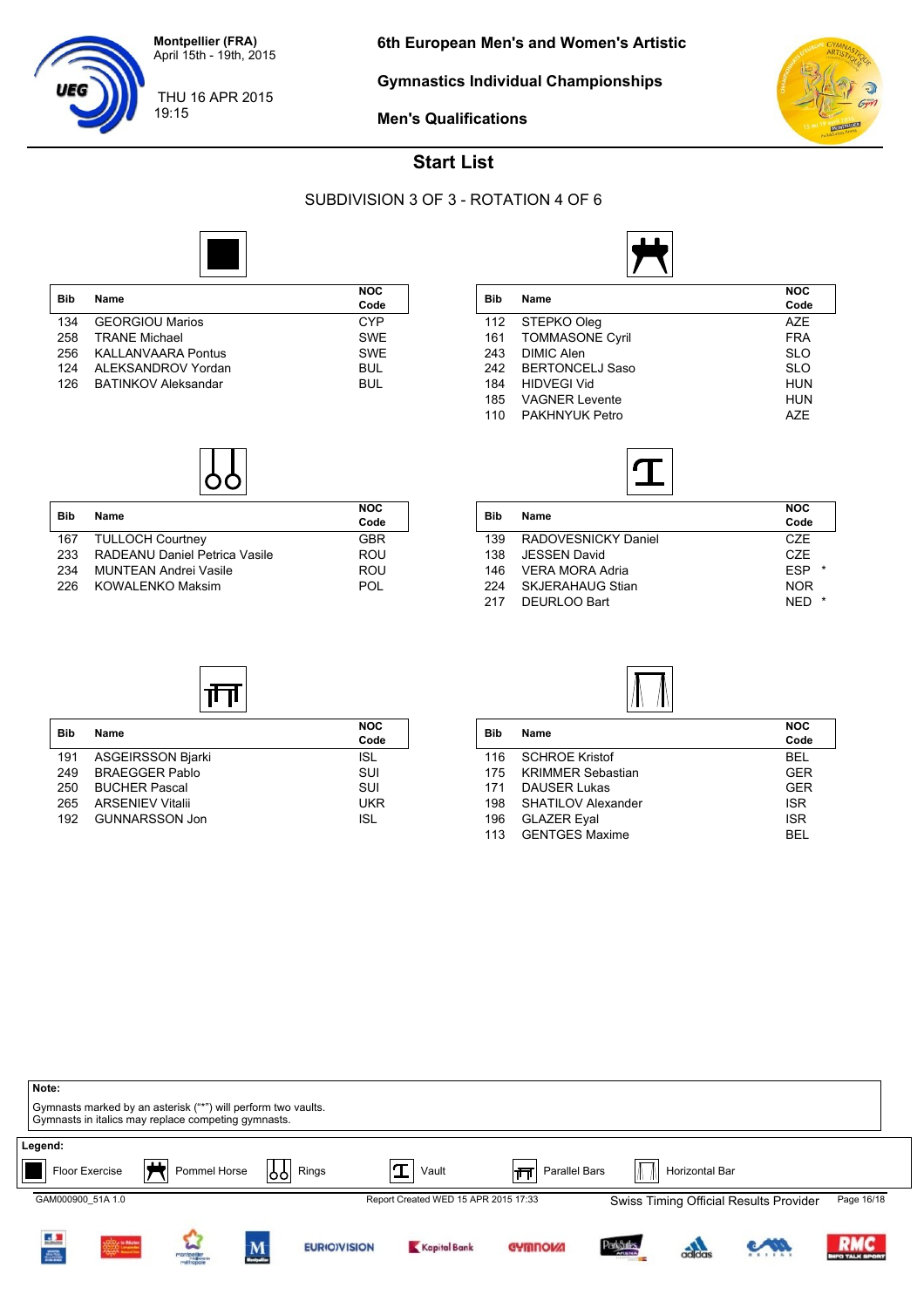

19:40

UEG

**Gymnastics Individual Championships**



**Men's Qualifications**

#### **Start List**

#### SUBDIVISION 3 OF 3 - ROTATION 5 OF 6



| <b>Bib</b> | Name                     | <b>NOC</b><br>Code |
|------------|--------------------------|--------------------|
|            |                          |                    |
| 175        | <b>KRIMMER Sebastian</b> | <b>GER</b>         |
| 173        | <b>FAHRIG Matthias</b>   | <b>GER</b>         |
| 196        | <b>GLAZER Eval</b>       | <b>ISR</b>         |
| 198        | SHATILOV Alexander       | <b>ISR</b>         |
| 113        | <b>GENTGES Maxime</b>    | BEL                |
| 118        | <b>VOLKAERT Siemon</b>   | REI                |

| <b>Bib</b> | Name                     | <b>NOC</b> |
|------------|--------------------------|------------|
|            |                          | Code       |
| 160        | PINHEIRO RODRIGUES Danny | <b>FRA</b> |
| 157        | AIT SAID Samir           | <b>FRA</b> |
|            | 185 VAGNER Levente       | <b>HUN</b> |
|            | 112 STEPKO Oleg          | A7F        |
| 110        | PAKHNYUK Petro           | A7F        |

**Bib Name NOC**

गेन

139 RADOVESNICKY Daniel CZE<br>146 VERA MORA Adria CZE ESP

145 ABAD Nestor<br>224 SKJERAHAUG Stian **ESP NOR** 

138 JESSEN David CZE

VERA MORA Adria

SKJERAHAUG Stian

| <b>Bib</b> |                            | <b>NOC</b> |  |  |  |  |  |
|------------|----------------------------|------------|--|--|--|--|--|
|            | Name                       | Code       |  |  |  |  |  |
| 258        | <b>TRANE Michael</b>       | <b>SWE</b> |  |  |  |  |  |
| 256        | <b>KALLANVAARA Pontus</b>  | <b>SWE</b> |  |  |  |  |  |
| 126        | <b>BATINKOV Aleksandar</b> | <b>BUL</b> |  |  |  |  |  |
| 124        | ALEKSANDROV Yordan         | <b>BUL</b> |  |  |  |  |  |
| 135        | <b>KRASIAS Dimitris</b>    | CYP        |  |  |  |  |  |
| 134        | <b>GEORGIOU Marios</b>     | <b>CYP</b> |  |  |  |  |  |
|            |                            |            |  |  |  |  |  |



| Bib | <b>Name</b>                   | <b>NOC</b><br>Code |
|-----|-------------------------------|--------------------|
| 166 | <b>THOMAS Kristian</b>        | <b>GBR</b>         |
| 231 | <b>BERBECAR Marius Daniel</b> | ROU                |
| 234 | MUNTEAN Andrei Vasile         | ROU                |
| 226 | <b>KOWALENKO Maksim</b>       | POL                |



|                          | <b>NOC</b> |
|--------------------------|------------|
|                          | Code       |
| <b>BUCHER Pascal</b>     | SUI        |
| <b>BRAEGGER Pablo</b>    | SUI        |
| <b>ARSENIEV Vitalii</b>  | <b>UKR</b> |
| <b>SUPRUN Oleksandr</b>  | <b>UKR</b> |
| <b>ASGEIRSSON Bjarki</b> | ISL        |
| <b>GUNNARSSON Jon</b>    | ISL        |
|                          | Name       |